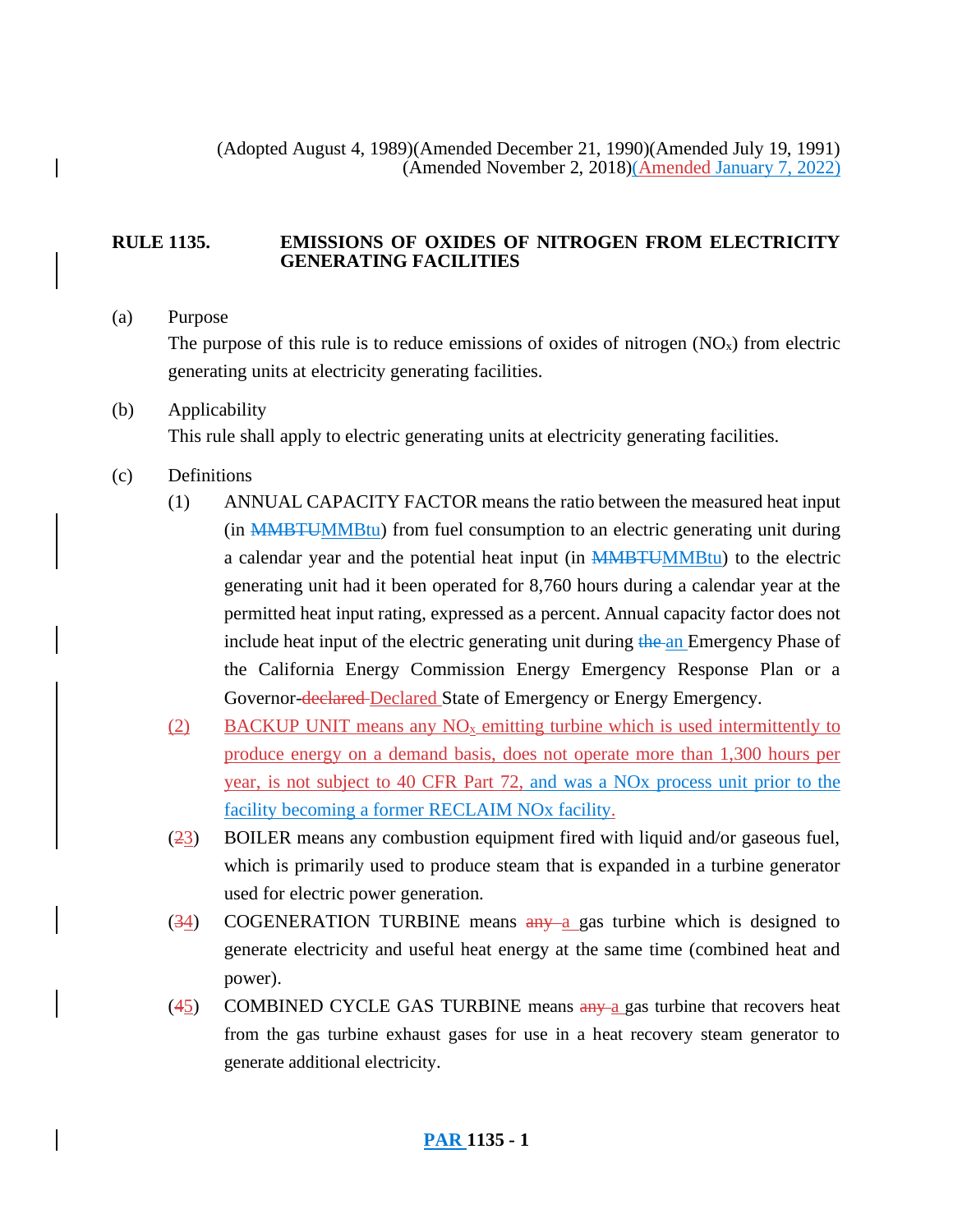- $(c)$  (56) DAILY means a calendar day starting at 12 midnight and continuing through 11:59 p.m.
	- (67) DUCT BURNER means a device located in the heat recovery steam generator of a gas turbine that combusts fuel and adds heat energy to the turbine exhaust to increase the output of the heat recovery steam generator.
	- $(78)$  ELECTRIC GENERATING UNIT means a boiler that generates electric power, a gas turbine that generates electric power with the exception of cogeneration turbines, or a diesel internal combustion engine that generates electric power and is located on Santa Catalina Island with the exception of emergency internal combustion engines and portable engines registered under the California Air Resources Board Statewide Portable Equipment Registration Program (PERP).
	- (89) ELECTRICITY GENERATING FACILITY means a facility that is owned or operated by an investor-owned electric utility; is owned or operated by or a publicly owned electric utility and has one or more electric generating units; or has electric generating units with a combined generation capacity of 50 megawatts or more of electrical power for distribution in the state or local electrical grid system. Electricity generating facility does not include landfills, petroleum refineries, or publicly owned treatment works facilities subject to South Coast AQMD Rule 1109.1 – Emissions of Oxides of Nitrogen from Petroleum Refineries and Related Operations, South Coast AQMD Rule 1150.3 – Emissions of Oxides of Nitrogen from Combustion Equipment at Landfills, or South Coast AQMD Rule 1179.1 – Emission Reductions from Combustion Equipment at Publicly Owned Treatment Works Facilities.
	- (10) EMISSION CAP is calculated as the total daily  $NO<sub>x</sub>$  emissions in pounds from all boilers at an electricity generating facility, expressed in pounds of  $NO<sub>x</sub>$ .
	- (11) EMISSION RATE is calculated as the total daily  $NO<sub>x</sub>$  emissions in pounds from all boilers at an electricity generating facility, divided by the total daily net electric power generated and/or obtained in Megawatt-Hours from all boilers at an electricity generating facility, expressed in pounds of  $NO<sub>x</sub>$  per Megawatt-Hour.
	- (912) FORCE MAJEURE NATURAL GAS CURTAILMENT means:
		- (A) Aan interruption in natural gas service due to unavoidable or unforeseeable failure, malfunction, or natural disaster, not resulting from an intentional or negligent act or omission on the part of the owner or operator of an electric generating unit $\frac{1}{2}$  or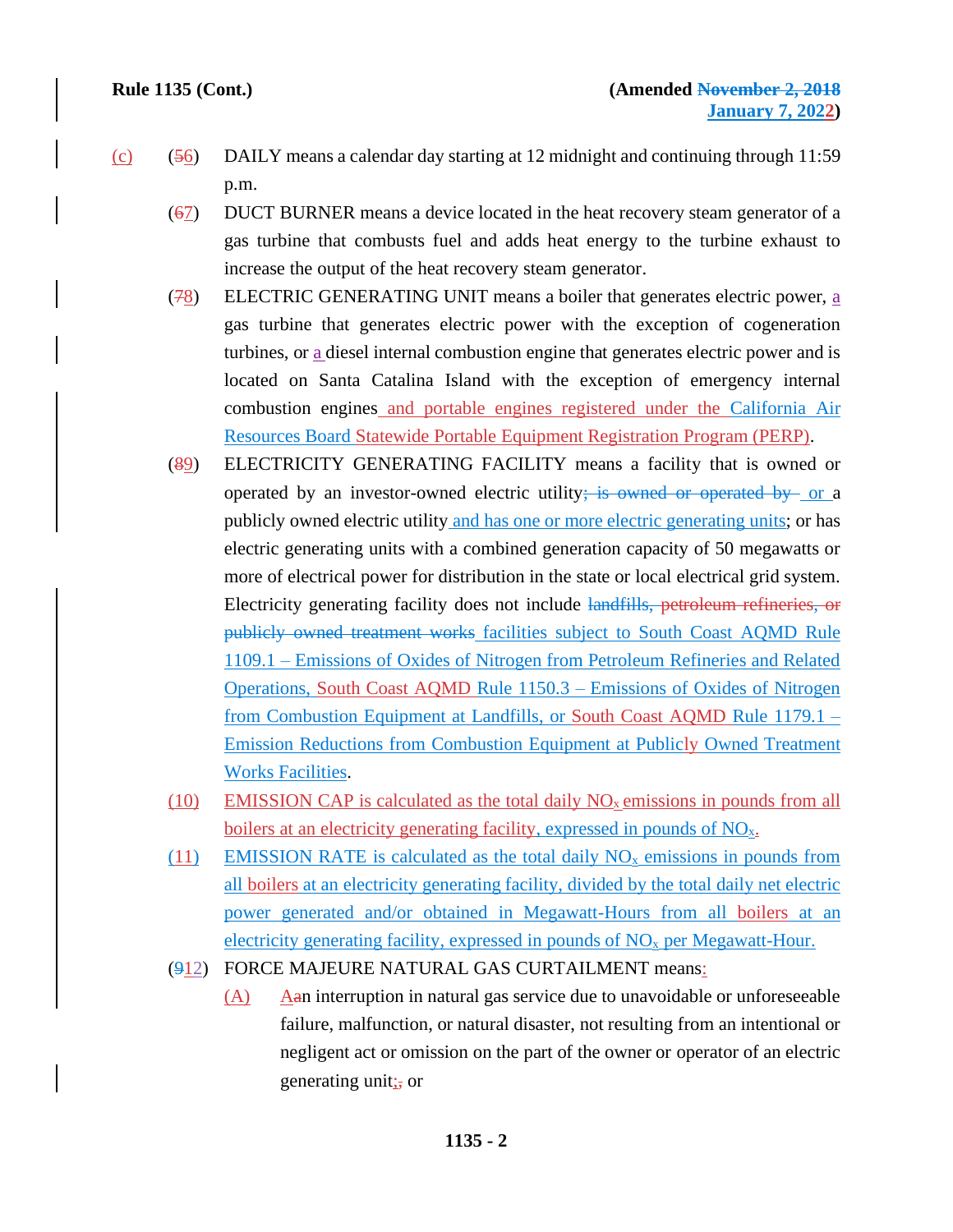- (c)  $(12)$   $(B)$  a A supply restriction resulting from the application of a California Public Utilities Commission–(CPUC) priority allocation system of Southern California Gas Company Tariff Rule 23, such that the daily fuel needs of an electric generating unit cannot be met with the natural gas available.
	- $(1013)$  FORMER RECLAIM NO<sub>x</sub> SOURCE FACILITY for the purpose of this rule means a n electric generating unit located at an electricity generating facility or any of its successors that was in the NO<sub>x</sub> Regional Clean Air Incentives Market (RECLAIM) as of January 5, 2018, as established in Regulation XX – Regional Clean Air Incentives Market (RECLAIM) (Regulation XX), that has received a final determination notification from the Executive Officer or the owner or operator optsout of RECLAIM, and is no longer in the NO<sub>x</sub> RECLAIM program.
	- $(1114)$  INTERNAL COMBUSTION ENGINE means a reciprocating type engine in which the combustion of a fuel occurs with an oxidizer (usually air) in a combustion chamber to produce mechanical energy.
	- (1215) INVESTOR-OWNED ELECTRIC UTILITY means a business organization managed as a private enterprise that operates electric generating unit(s) for electric power distribution primarily in the grid system overseen by the California Public Utilities Commission.
	- (13) LANDFILL means an entire disposal facility in a contiguous geographical space where solid waste is placed in or on land.
	- $(1416)$  NON-RECLAIM NO<sub>x</sub> SOURCE FACILITY for the purpose of this rule means a n electric generating unit located at an electricity generating facility or any of its successors that was not in the NOx RECLAIM as of January 5, 2018, as established in Regulation XX.
	- $(1517)$  OXIDES OF NITROGEN (NO<sub>x</sub>) EMISSIONS means the sum of nitric oxides and nitrogen dioxides emitted, collectively expressed as nitrogen dioxide emissions.
	- (16) PETROLEUM REFINERY means a facility identified by the North American Industry Classification System Code 324110, Petroleum Refineries.
	- (1718) PUBLICLY OWNED ELECTRIC UTILITY means a special-purpose district or other jurisdiction, including municipal districts or municipalities, that operates electric generating unit(s) for electric power distribution, either partially or totally, to residents of that district or jurisdiction.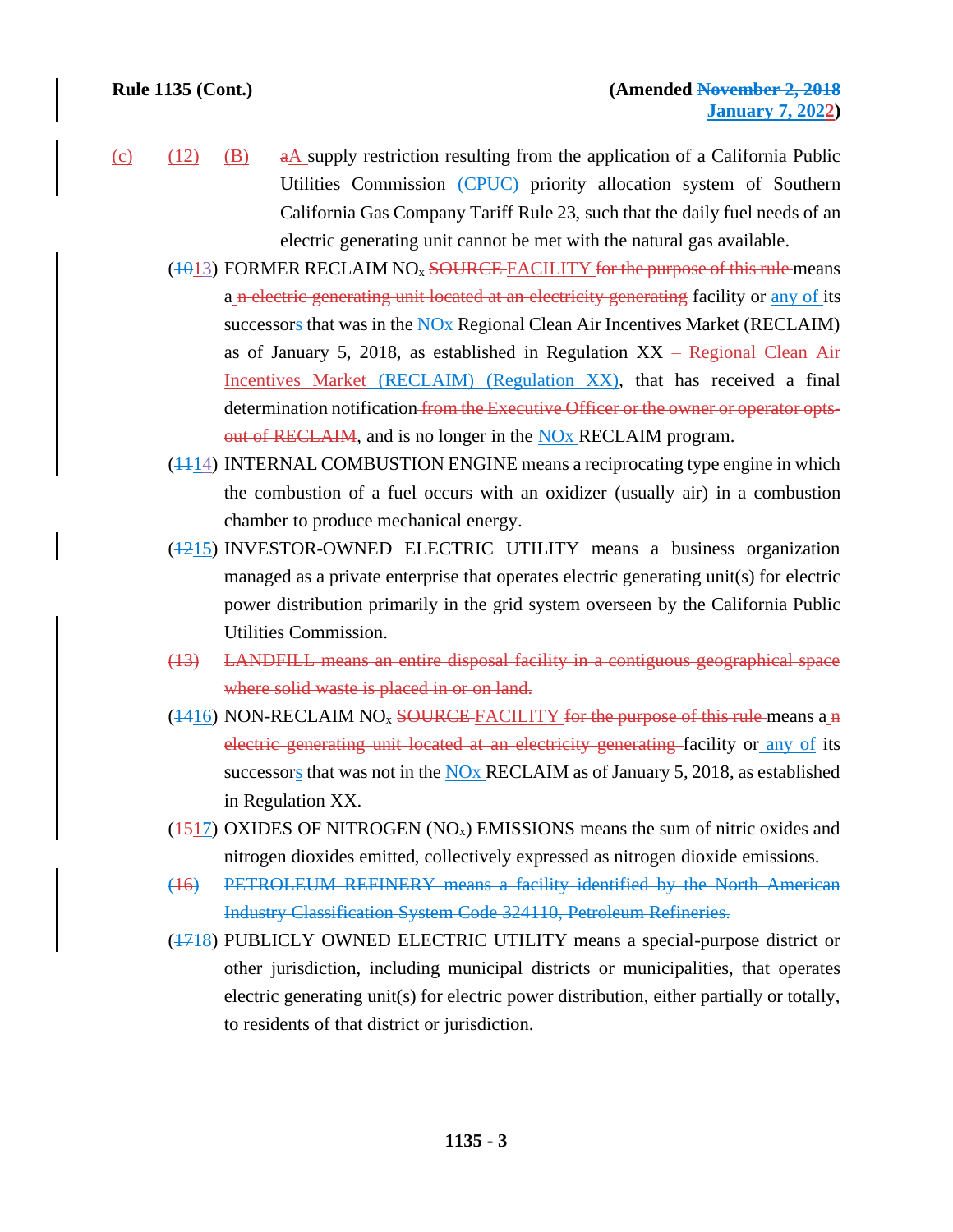- (18) PUBLICLY OWNED TREATMENT WORKS means wastewater treatment or reclamation plants owned and operated by a public entity, including all operations within the boundaries of the wastewater and sludge treatment plant.
- (c) (19) RECLAIM NO<sub>x</sub> SOURCE FACILITY for the purpose of this rule means an electric generating unit located at an electricity generating facility or any of its successors that is in the NOx RECLAIM as of January 5, 2018, as established in Regulation XX and is still in RECLAIM on the relevant date.
	- (20) SCAQMD-WIDE DAILY LIMITS means the daily emissions limits applicable to any electricity generating facility consisting of an emissions cap and/or an emissions rate.
		- $(A)$  EMISSIONS CAP is expressed in pounds of  $NO<sub>x</sub>$  and calculated as the total daily  $N\Theta_{\ast}$  emissions in pounds from all boilers at an electricity generating facility.
		- (B) EMISSIONS RATE is expressed in pounds of NO<sup>x</sup> per Megawatt-Hour and calculated as the total daily  $NQ<sub>*</sub>$  emissions in pounds from all boilers at an electricity generating facility, divided by the total daily net electric power generated and/or obtained in Megawatt-Hours from all boilers at an electricity generating facility. NO<sub>x</sub> emissions during start-ups and shutdowns, up to a maximum of 12 hours for each event, shall not be included in the determination of the emissions rate for an electricity generating facility if five or fewer boilers are in operation during this period.
	- (2120) SHUTDOWN means the time period during which an electric generating unit begins reducing load and ending in a period of zero fuel flow or as otherwise defined in the SCAQMD permit is as defined in South Coast AQMD Rule 429.2 – Startup and Shutdown Exemption Provisions for Oxides of Nitrogen from Electricity Generating Facilities (Rule 429.2).
	- (2221) SIMPLE CYCLE GAS TURBINE means any stationary combustion turbine that does not recover heat from the combustion turbine exhaust gases to heat water or generate steam.
	- (2322) START-UP STARTUP means the time period that begins when an electric generating unit begins combusting fuel after a period of zero fuel flow and ends when the electric generating unit generates electricity for sale over the grid for power distribution, or as otherwise defined in the SCAQMD permit is as defined in South Coast AQMD Rule 429.2.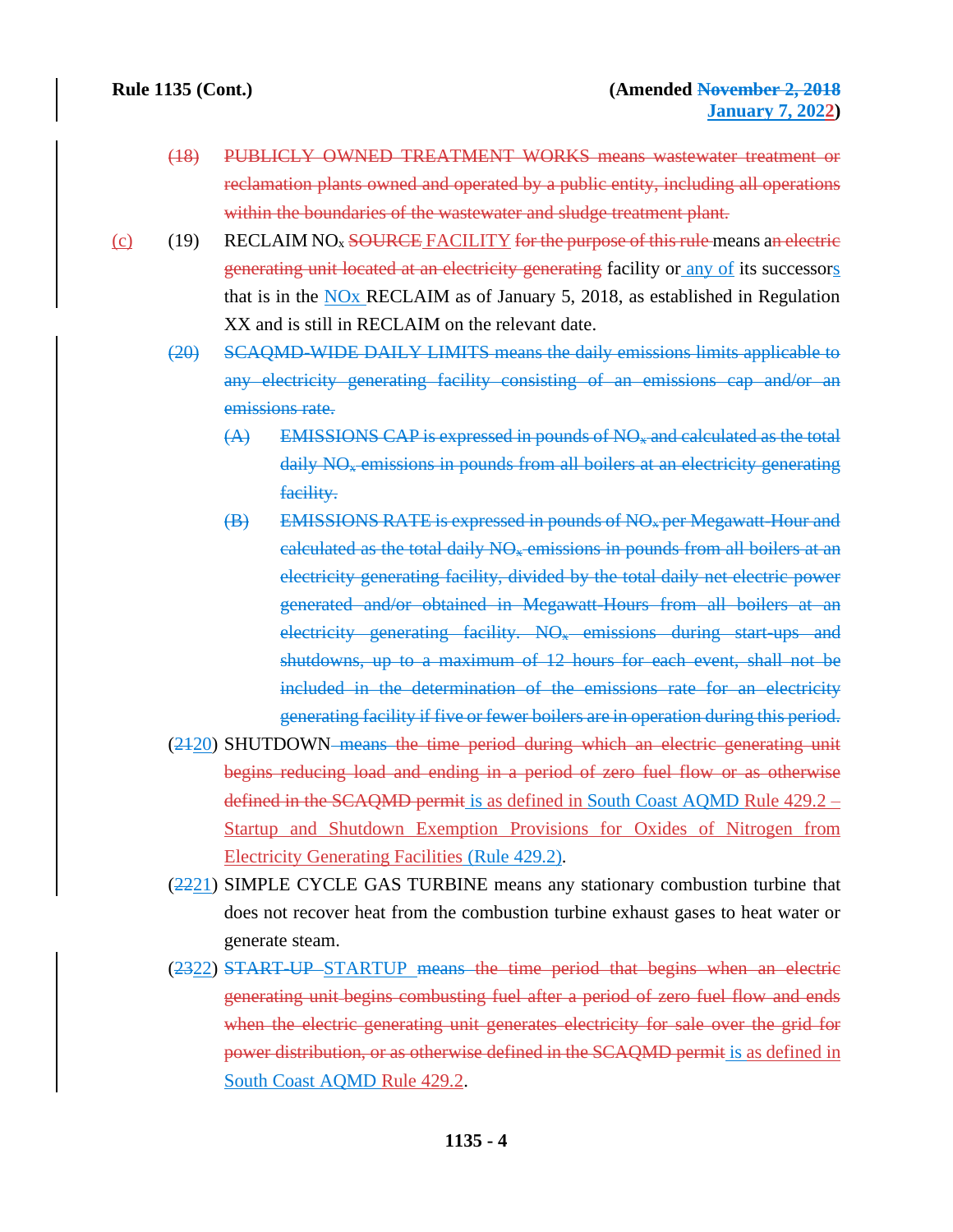- (c) (2423) TUNING means adjusting, optimizing, rebalancing, or other similar operations to an electric generating unit or an associated control device or as otherwise defined in the SCAQMD pPermit to Operate. Tuning does not include normal operations to meet load fluctuations.
- (d) Emissions Limits
	- (1) Emissions Limits for Boilers and Gas Turbines

Notwithstanding the exemptions contained in Rule 2001 – Applicability, subdivision (j) – Rule Applicability and its accompanying Table 1: Existing Rules Not Applicable to RECLAIM Facilities for Requirements Pertaining to NO<sup>x</sup> Emissions,  $\Theta$ On and after January 1, 2024, or when required by a permit to operate issued to effectuate the requirements in this rule, whichever occurs first, the owner or operator of an electricity generating facility shall not operate a boiler or gas turbine in a manner that exceeds the  $NO<sub>x</sub>$  and ammonia emissions limits listed in Table 1: Emissions Limits for Boilers and Gas Turbines, where:

- (A) Boilers and gas turbines for which the owner or operator has applied for  $p$ Permits to eConstruct after November 2, 2018 shall average the NO<sub>x</sub> and ammonia emissions limits in Table 1 over a 60-minute rolling average.
- (B) Boilers and gas turbines installed or for which the owner or operator has applied for  $\frac{1}{2}$ Permits to eConstruct prior to November 2, 2018 shall:
	- (i) Average the  $NO<sub>x</sub>$  and ammonia emissions limits in Table 1 over a 60- minute rolling average; or
	- (ii) Retain the averaging time requirements specified  $\Theta$  in the **SCAQMD** pPermit to Operate as of November 2, 2018.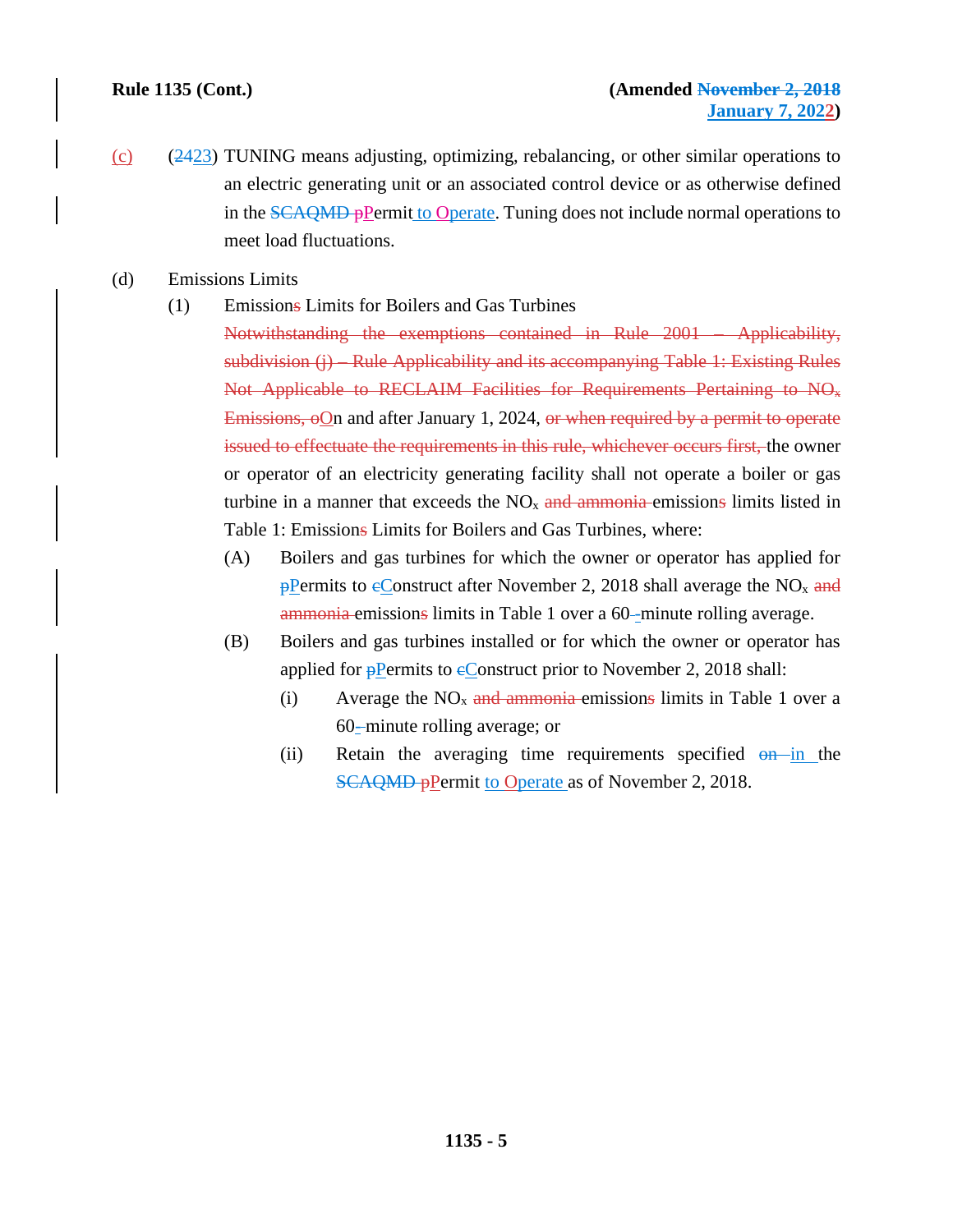| <b>Equipment Type</b>                                    | NO <sub>x</sub> (ppmv) <sup>1</sup> | mmania<br><del>(ppmy)</del> | <b>Oxygen</b><br><b>Correction</b><br>$(\%$ , dry) |
|----------------------------------------------------------|-------------------------------------|-----------------------------|----------------------------------------------------|
| Boiler                                                   | 5                                   | 5                           | 3                                                  |
| Combined Cycle Gas Turbine<br>and Associated Duct Burner | $\overline{2}$                      | $\overline{\mathbf{z}}$     | 15                                                 |
| Simple Cycle Gas Turbine                                 | 2.5                                 | ş                           | 15                                                 |

## **Table 1: Emissions Limits for Boilers and Gas Turbines**

1 The NO<sub>x</sub> emission limits in Table 1 shall not apply during start-up, shutdown, and tuning.

# (d) (2) Electric Generating Units Located on Santa Catalina Island

The owner or operator of an electricity generating facility located on Santa Catalina Island with diesel internal combustion engines shall:

- (A) By January 1, 2024, meet a mass emission limit from all electric generating units of 50 tons of NOx annually, including mass emissions from startups and shutdowns;
- (B) Not install any new diesel internal combustion engines after January 1, 2024. A diesel internal combustion engine undergoing reconstruction as defined in 40 CFR Part 60.15 or Rule 1470 – Requirements for Stationary Diesel-Fueled Internal Combustion and Other Compression Ignition Engines shall not be considered as a new diesel internal combustion engine installation for the purposes of this subparagraph;
- (C) By January 1, 2025, meet a mass emission limit from all electric generating units of 45 tons of NOx annually, including mass emissions from startups and shutdowns; and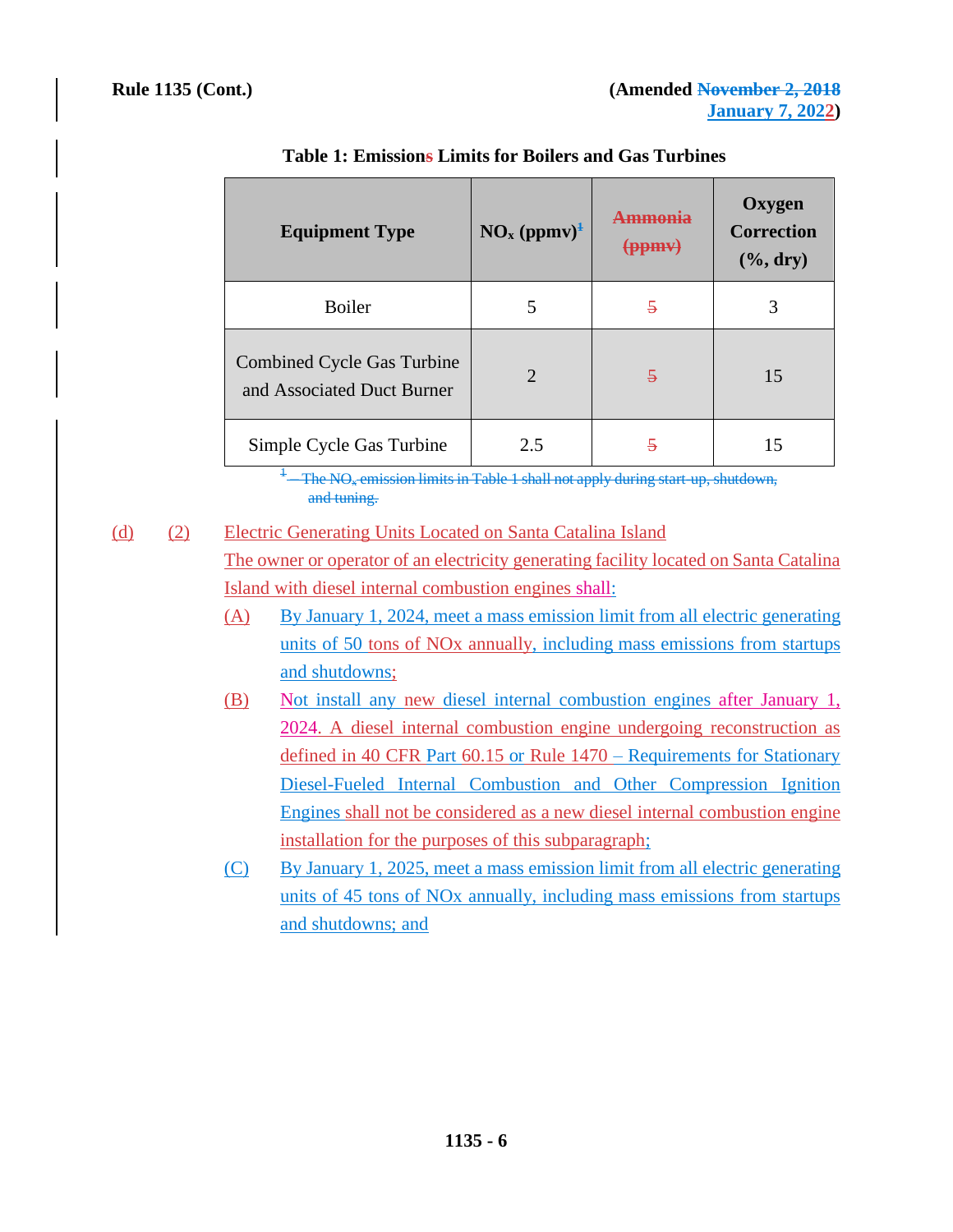- (d) (2) (D) On and after January 1, 2026, meet a mass emission limit from all electric generating units of 13 tons of  $NO<sub>x</sub>$  annually, including mass emissions from startups and shutdowns.
	- (23) Emissions Limits for Diesel Internal Combustion Engines
		- (A) Notwithstanding the exemptions contained in Rule 2001 Applicability, subdivision (j) – Rule Applicability and its accompanying Table 1: Existing Rules Not Applicable to RECLAIM Facilities for Requirements Pertaining to NO<sup>x</sup> Emissions, on O*n and after January 1, 2024,* or when required by a permit to operate issued to effectuate the requirements in this rule, whichever occurs first, *f*The owner or operator of an electricity generating facility located on Santa Catalina Island shall not operate a new diesel internal combustion engine that is installed to meet the mass emission limits specified in subparagraphs (d)(2)(A), (d)(2)(C) and (d)(2)(D) in a manner that exceeds the  $NO<sub>x</sub>$ , ammonia, carbon monoxide, volatile organic compounds, and particulate matter emissions limits listed in Table 2: Emissions Limits for Diesel Internal Combustion Engines.
		- (B) Diesel internal combustion engines installed prior to November 2, 2018 may retain the averaging time requirements specified on in the SCAQMD **pPermit to Operate as of November 2, 2018.**

| NO <sub>x</sub><br>$(ppmv)^{1,4}$ | $\left(\frac{1}{2}$ | <b>Carbon</b><br><b>Monoxide</b><br>$(ppmv)^{2,4}$ | <b>Volatile</b><br>Organic<br><b>Compounds</b><br>$(ppmv)^{3,4}$ | <b>Particulate Matter</b><br>$(lbs/mmbtuMM)$ <sup>4</sup> |
|-----------------------------------|---------------------|----------------------------------------------------|------------------------------------------------------------------|-----------------------------------------------------------|
| 45                                | $\overline{5}$      | 250                                                | 30                                                               | 0.0076                                                    |

**Table 2: Emissions Limits for Diesel Internal Combustion Engines**

 $1 -$ Corrected to 15% oxygen on a dry basis and averaged over a <del>60 minute three</del>hour rolling average using hourly averages computed in accordance with South Coast Rule 218.3 – Continuous Emission Monitoring System: Performance Specifications (Rule 218.3).

 $2 -$  Corrected to 15% oxygen on a dry basis and averaged over 15 minutes

 $3$  – Measured as carbon, corrected to 15% oxygen on a dry basis, and averaged over sampling time required by the test method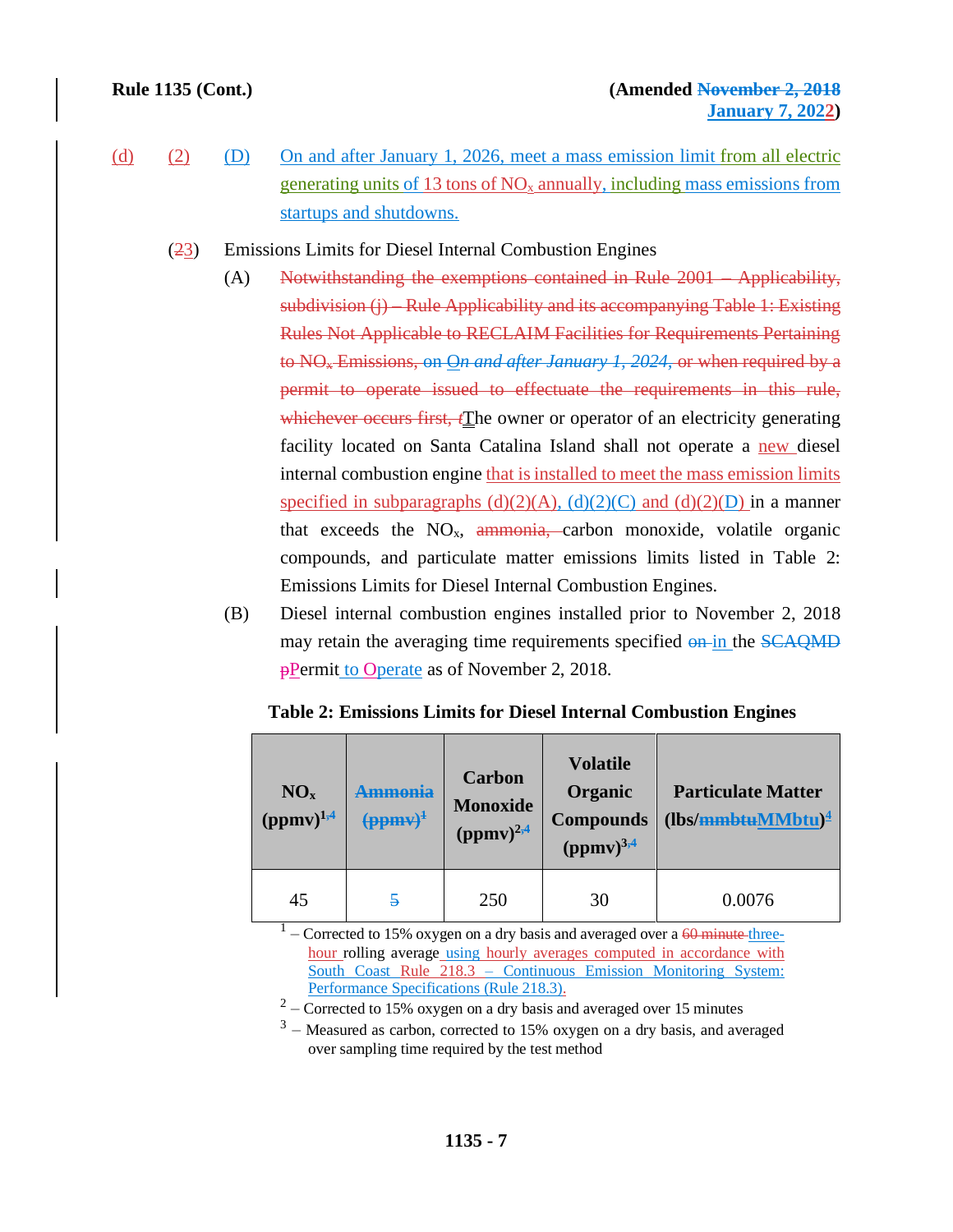- 4 The NO<sub>x</sub>, carbon monoxide, and volatile organic compounds emissions limits in Table 2 shall not apply during start-up and shutdown  $4 -$  Applies to both filterable and condensable particulate matter
- (3) Start-up, Shutdown, and Tuning Requirements

The owner or operator of an electricity generating facility shall meet start-up, shutdown, and tuning requirements in the SCAQMD permit for each electric generating unit. On and after January 1, 2024, the SCAQMD permit shall include limitations for duration, mass emissions, and number of start-ups, shutdowns, and, if applicable, tunings.

(4) Alternative Compliance Approach for Electric Generating Units Located on Santa Catalina Island

The owner or operator of an electricity generating facility located on Santa Catalina Island with diesel internal combustion engines that elects to meet a mass emission limit of  $13$  tons of  $NO<sub>x</sub>$  annually by January 1, 2026 in lieu of complying with  $\text{pargraph (d)(2)(A) shall:}$ 

- (A) On or before January 1, 2022, submit a written notification to the Executive Officer that specifies the decision to meet a mass emission limit of 13 tons of NO<sup>x</sup> annually by January 1, 2026; provide a description of the technologies that will be implemented to meet the emission limits; and provide a schedule of submittal of permits to the SCAQMD and any other approving agency, the timeframe to order equipment, and the timeframe for installation of equipment that will demonstrate the facility can meet a mass emission limit of 13 tons of  $NO<sub>x</sub>$  annually by January 1, 2026; and
- (B) On or before January 1, 2022, submit an application for a permit condition that limits total annual emissions from the facility to no more than 13 tons of NO<sup>x</sup> emissions annually after December 31, 2025.
- (d)  $(54)$  Time Extensions
	- (A) The owner or operator of an electricity generating facility on Santa Catalina Island may submit a request to the Executive Officer for approval of an time extension of up to three years to meet the mass emissions limits specified in paragraphs (d)(2) or (d)(4) subparagraph (d)(2)( $D$ ). provided the owner or operator: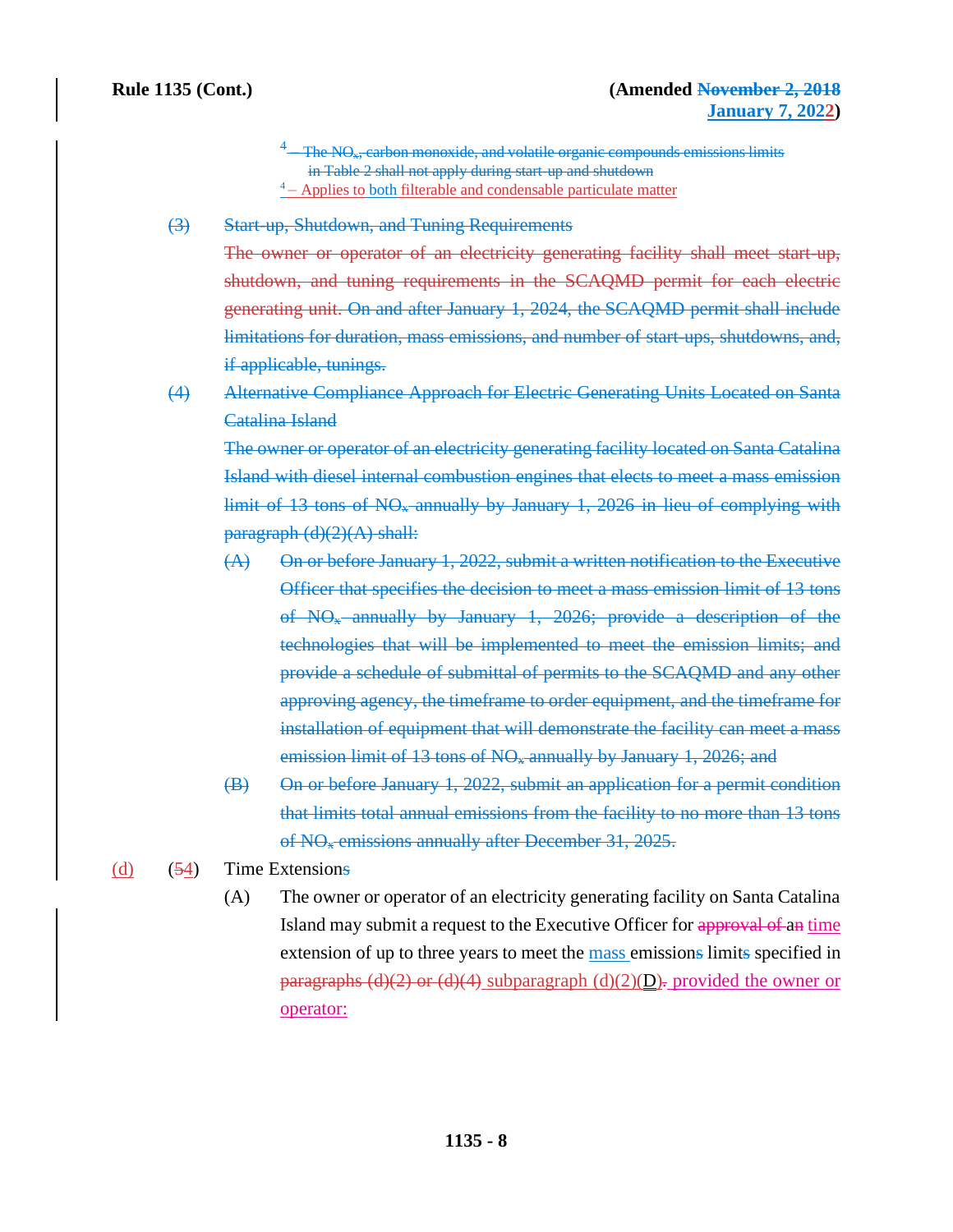- $(i)$  If electing to comply with paragraph  $(d)(2)$ , a minimum of two units, excluding units exempt under paragraph (g)(3), shall meet the emissions limits in Table 2 by January 1, 2023; or
- $(ii)$  If electing to comply with paragraph  $(d)(4)$ , the facility shall meet a mass emission limit of 50 tons of  $NO<sub>x</sub>$  annually for compliance year  $2022$ , and meet a mass emission limit of 40 tons of  $NO<sub>x</sub>$  annually for compliance year 2023.
- (d) (4) (A) (Bi) The owner or operator that elects to submit a request for a time extension shall sSubmits the request to the Executive Officer at least 365 days before the compliance deadline specified in subparagraph  $(d)(2)(A)(d)(2)(D)$  or paragraph  $(d)(4)$ ; and
	- (Cii) The owner or operator that submits a request for a time extension request shall provide the following information to the Executive Officer: The request includes:
		- (iA) Identification of the electric generating units for which a time extension is needed;
		- $(iH)$  The reason(s) a time extension is needed;
		- $(iii)$  Progress of replacing or retrofitting the electric generating units; and
		- (D) A description of the technology or technologies that will be used to achieve the mass emission limit; and
		- $(i \nabla E)$  The length of time requested.
	- (DB) The Executive Officer will approve or disapprove the request for a time extension. Approval or disapproval will be based on the following criteria:
		- (i) The owner or operator prepared the request for a time extension in compliance with subparagraphs  $(d)(5)(A)$  through  $(d)(5)(C)$  $(d)(4)(A)$ ; and
		- (ii) The owner or operator provided sufficient details identifying the reason(s) a time extension is needed that demonstrates to the Executive Officer that there are extenuating circumstances that necessitate additional time to complete implementation. Such a demonstration may include, but is not limited to, providing detailed schedules, engineering designs, construction plans, land acquisition contracts, permit applications, and purchase orders.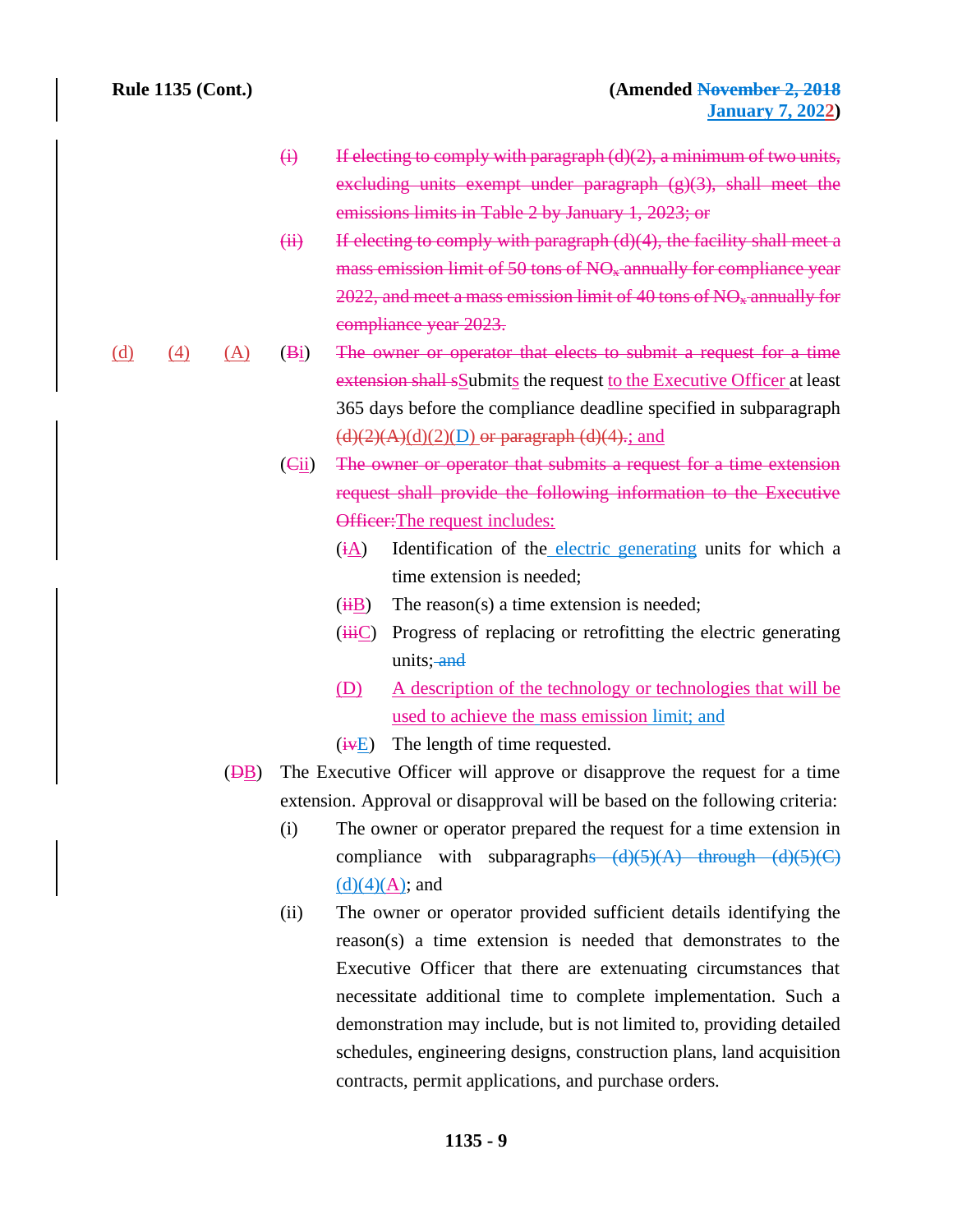- $\overline{(d)}$  (4) (EC) If the Executive Officer approves the request for a time extension, the owner or operator shall:
	- (i) Submit an application at least 18 months before the new compliance deadline for a permit condition that limits total annual emission from the facility to no more than  $13$  tons of NO<sub>x</sub> emission annually on and after the new compliance deadline, if electing to comply with paragraph (d)(4); and
	- $(iii)$  Ppay a mitigation fee within 30 days of the date of approval. The mitigation fee shall be \$100,000/year, or any portion of a year, after the compliance date specified in subparagraph  $\left(\frac{d}{2}(A)\right)\left(\frac{d}{2}(D)\right)$ or paragraph (d)(4).
	- (5) Startup, Shutdown, and Tuning Requirements The  $NO<sub>x</sub>$  emission limits in Table 1 and the  $NO<sub>x</sub>$ , carbon monoxide, and volatile organic compounds emissions limits in Table 2 shall not apply during startup and shutdown, pursuant to Rule 429.2, or tuning, if limitations for duration and number of tunings are included in the Permit to Operate.
	- (6) City of Glendale
		- (A) Until compliance with the provisions pursuant to paragraph  $(d)(1)$  is achieved, the City of Glendale or any of its successors, shall not operate its boilers unless at least one of the following SCAQMD-wide daily limits on emissions rate or emissions cap is met:
			- (i) Emissions rate of 0.20 pounds of  $NO<sub>x</sub>$  per net Megawatt-Hour.  $NO<sub>x</sub>$ emissions during startups and shutdowns of boilers, up to a maximum of 12 hours for each event, shall not be included in the determination of the emissions rate if five or fewer boilers are in operation during this period; or
			- (ii) Emissions cap of 390 pounds of  $NO<sub>x</sub>$  per day.
		- (B) Until compliance with paragraph  $(d)(1)$  is achieved, the City of Glendale shall not emit total quantities of  $NO<sub>x</sub>$  from all boilers in excess of 35 tons of  $NO<sub>x</sub>$  per calendar year. If Grayson combined cycle gas turbine Unit 8BC cannot produce electricity because of a breakdown for 30 continuous days or more, the annual  $NO<sub>x</sub>$  emissions limit shall be increased by 65 pounds per day, up to a maximum of 41 tons per year.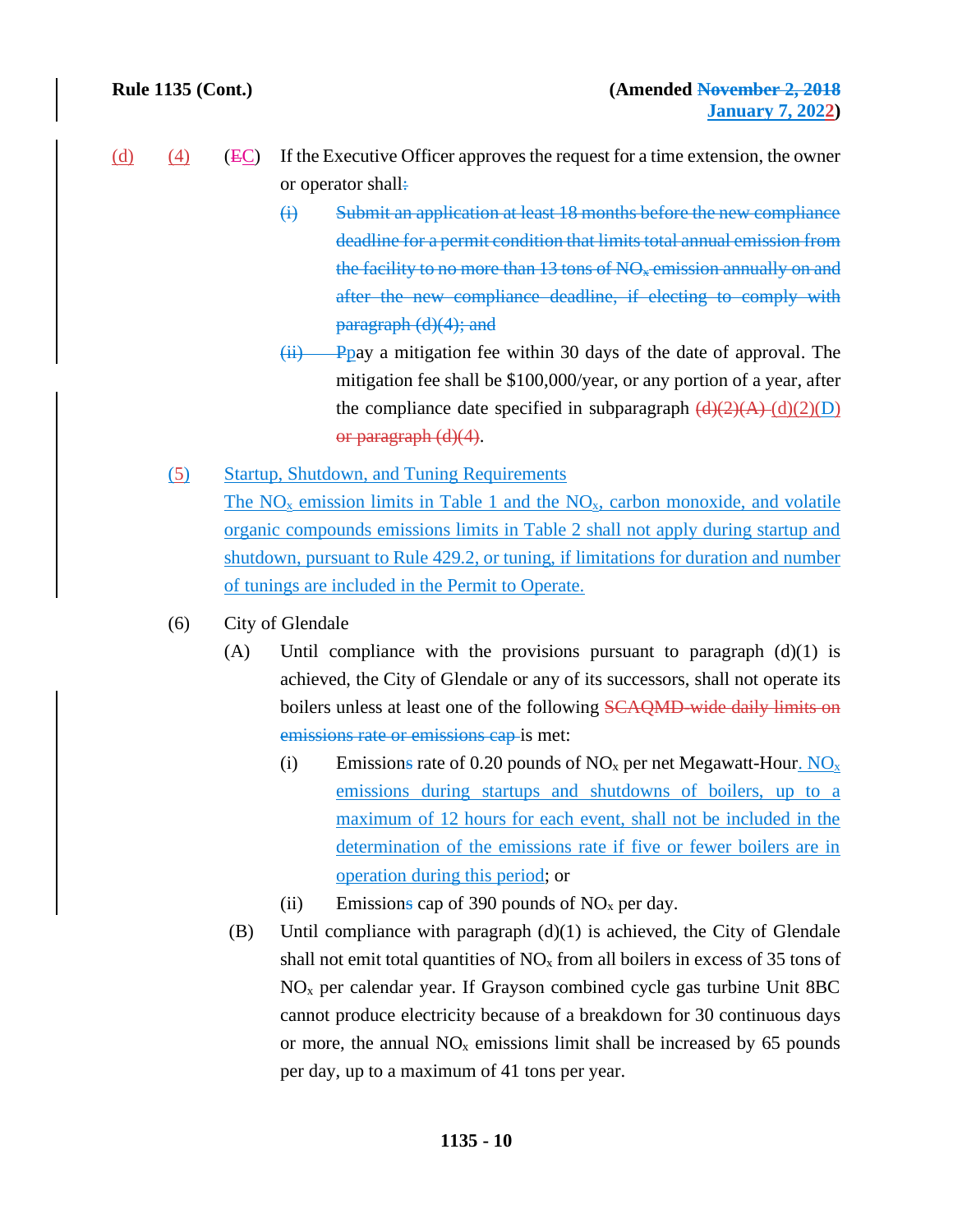- 
- (d) (6) (C) A violation of any requirement specified in subparagraphs (d)(6)(A) or  $(d)(6)(B)$  shall constitute a violation of this rule for every applicable unit operating during the exceedance period.
	- (7) On or before July 1, 2022, the owner or operator of an electricity generating facility RECLAIM  $NO<sub>x</sub>$  facility or former RECLAIM  $NO<sub>x</sub>$  facility, excluding the owner or operator of an electricity generating facility on Santa Catalina Island, shall submit an application for a change of permit conditions to reconcile their permit(s) with Rule 1135.
	- (8) On or before January 1, 2023, the owner or operator of an electricity generating facility on Santa Catalina Island shall submit an application for a change of permit conditions to reconcile their permit(s) with Rule 1135 or for a Permit to Construct(s) to comply with paragraphs  $(d)(2)$  and  $(d)(3)$ .
	- (9) On or before January 1, 2023, the owner or operator a non-RECLAIM NO<sub>x</sub> facility shall submit an application for a change of permit conditions to reconcile their permit(s) with Rule 1135.
- (e) Monitoring, Recordkeeping, and Reporting
	- (1) RECLAIM  $NO<sub>x</sub>$  Source Facility

The owner or operator of each RECLAIM  $NO<sub>x</sub>$  source facility subject to Rule 1135 shall comply with South Coast AQMD Rule 2012 – Requirements for Monitoring, Reporting, and Recordkeeping for Oxides of Nitrogen  $(NO<sub>x</sub>)$  Emissions to demonstrate compliance with the  $NO<sub>x</sub>$  emissions limits of this rule.

- (2) Former RECLAIM  $NO<sub>x</sub>$  Source and Non-RECLAIM  $NO<sub>x</sub>$  Facilities The owner or operator of each former RECLAIM  $NO<sub>x</sub>$  source facility and non-RECLAIM  $NO<sub>x</sub>$  facility-subject to Rule 1135, shall comply with South Coast AQMD Rule 2012 – Requirements for Monitoring, Reporting, and Recordkeeping for Oxides of Nitrogen  $(NO_*)$  Emissions Rule 218 – Continuous Emission Monitoring, South Coast AQMD Rule 218.1 – Continuous Emission Monitoring Performance Specifications, South Coast AQMD Rule 218.2 – Continuous Emission Monitoring System: General Provisions, South Coast AQMD Rule 218.3 – Continuous Emission Monitoring System: Performance Specifications, and 40 CFR Part 75 to demonstrate compliance with the  $NO<sub>x</sub>$  emissions limits of this rule. excluding the following:
	- (A) Paragraphs (c)(3) through (c)(8), reporting and Super Compliant facilities;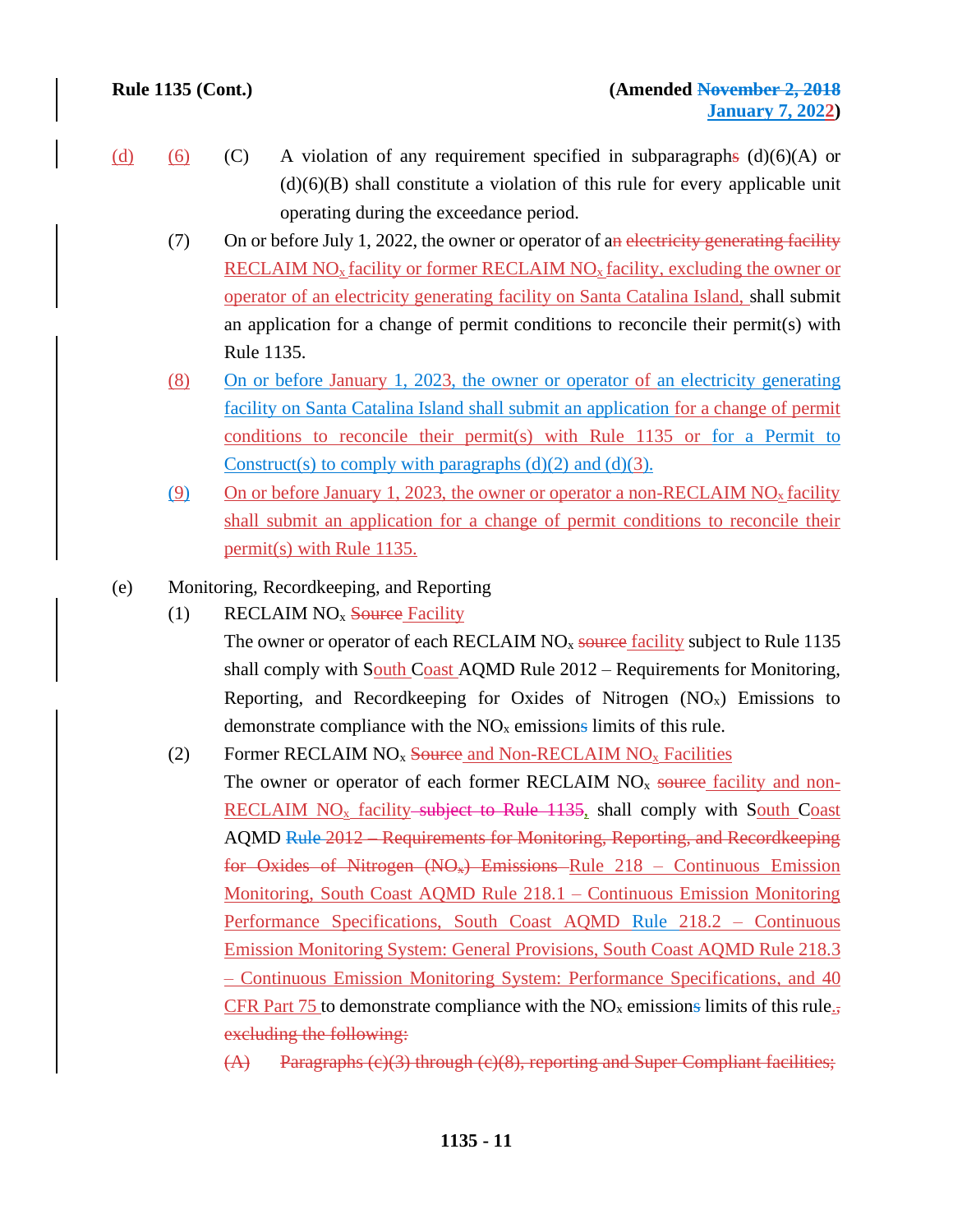- $(B)$  Subparagraphs (d)(2)(B) through (d)(2)(E), reporting and emission factors;
- (C) Subdivision (e), NO<sub>x</sub> Process Units;
- (D) Paragraphs  $(g)(5)$  through  $(g)(8)$ , reporting;
- $(E)$  Paragraphs (h)(1), (h)(2), and (h)(4) through (h)(6), reporting and mass emissions;
- (F) Subdivisions (i), (k), and (l), Recordkeeping, Exemptions, and Appeals; and
- (G) Reported Data and Transmitting/Reporting Frequency requirements from Appendix A – "Protocol for Monitoring, Reporting and Recordkeeping for Oxides of Nitrogen (NO<sub>x</sub>) Emissions."
- (3) Non-RECLAIM NO<sup>x</sup> Source

The owner or operator of a non-RECLAIM NO<sub>x</sub> source subject to Rule 1135 shall comply with the following provisions to demonstrate compliance with the NOx emissions limits of this rule:

- $(A)$  40 CFR Part 75 and calculating NO<sub>x</sub> in ppmy pursuant to SCAQMD Rule 218 – Continuous Emission Monitoring; or
- (B) SCAQMD Rule 218 Continuous Emission Monitoring.
- (e) (3) Backup Units

Until July 1, 2026, the owner or operator of a backup unit is not subject to paragraph (e)(2), provided that the owner or operator, for each backup unit:

- (A) Install, maintain, and operate a totalizing fuel meter or any device approved by the Executive Officer to be equivalent in accuracy, reliability, reproducibility, and timeliness, to measure quarterly fuel usage;
- (B) Conduct annual source testing to demonstrate compliance with the  $NO<sub>x</sub>$ emission limits as specified on the Permit to Operate according to South Coast AQMD Method 100.1 – Instrumental Analyzer Procedures for Continuous Gaseous Emission Sampling, South Coast AQMD Method 7.1 – Determination of Nitrogen Oxide Emissions from Stationary Sources, U.S. EPA Method 20 – Nitrogen Oxides from Stationary Gas Turbines; or U.S. EPA Method 7E – Nitrogen Oxide - Instrumental Analyzer;
- (C) Conduct the initial source test pursuant to subparagraph  $(e)(3)(B)$  within six months from the time the facility becomes a former RECLAIM  $NO<sub>x</sub>$  facility or within one year from the date of the last source test, whichever is later;
- (D) Submit a source test protocol to the Executive Officer for written approval at least 60 days before the scheduled date of the source test(s) required in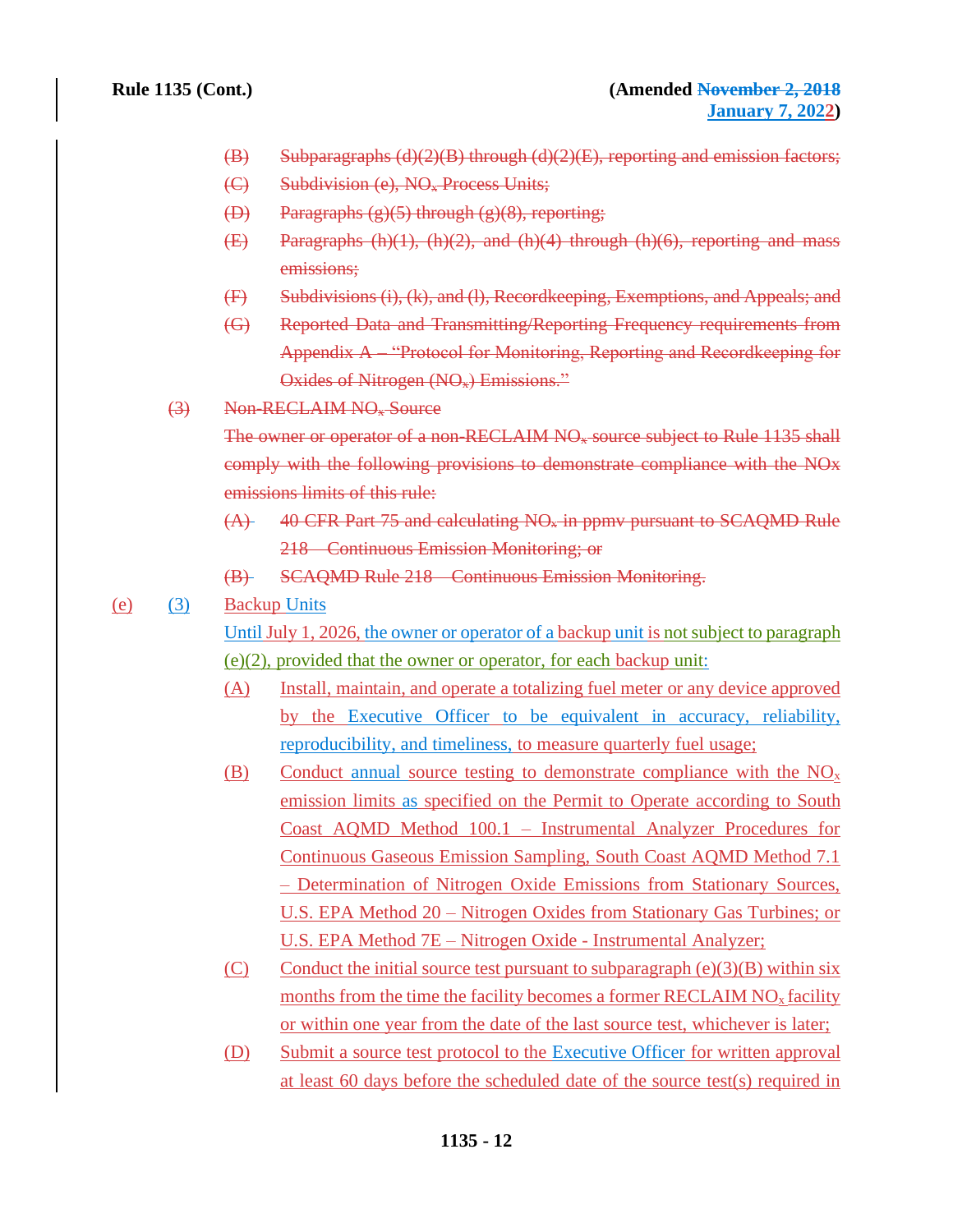subparagraphs  $(e)(3)(B)$  and  $(e)(3)(C)$ . The source test protocol shall include the following:

- (e) (3) (D) (i) Brief descriptions of the unit to be tested and process;
	- (ii) Operating conditions under which the test(s) will be conducted;
	- (iii) Planned sampling parameters, including a process schematic diagram showing the ports and sampling locations, with the dimensions of ducts and stacks at the sampling locations and distances of flow disturbances from the sampling locations;
	- (iv) Brief description of test, sampling, and analytical methods used to measure pollutant, temperature, flow rates, and moisture;
	- (v) Description of calibration and quality assurance procedures; and
	- (vi) Information on equipment, logistics, personnel, and other resources necessary to conduct an efficient and coordinated source test;
	- (E) In lieu of subparagraph (e)(3)(D), a previously approved source test protocol may be used if:
		- (i) The unit has not been altered in a manner that requires a permit modification;
		- (ii) The permit emission factors or concentration limits or equipmentspecific or category-specific emission rates have not changed since the previous test;
		- (iii) The approved source test protocol is representative of the operation and configuration of the unit;
		- (iv) The approved source test protocol meets the requirements in clauses  $(e)(3)(D)(i)$  through  $(e)(3)(D)(vi)$ ; and
		- (v) The approved source test protocol references the test method(s) required in subparagraph  $(e)(3)(B)$ ;
	- (F) Submit a report of quarterly  $NO<sub>x</sub>$  mass emissions to the Executive Officer, using a format approved by the South Coast AQMD, as calculated using the emission factor specified in the Permit to Operate within 30 days after the end of the first three quarters and 60 days after the end of the fourth quarter of a compliance year;
	- (G) Tune-up once a year to manufacturer's specifications;
	- (H) Maintain the following records on-site for five years and make this information available to South Coast AQMD upon request: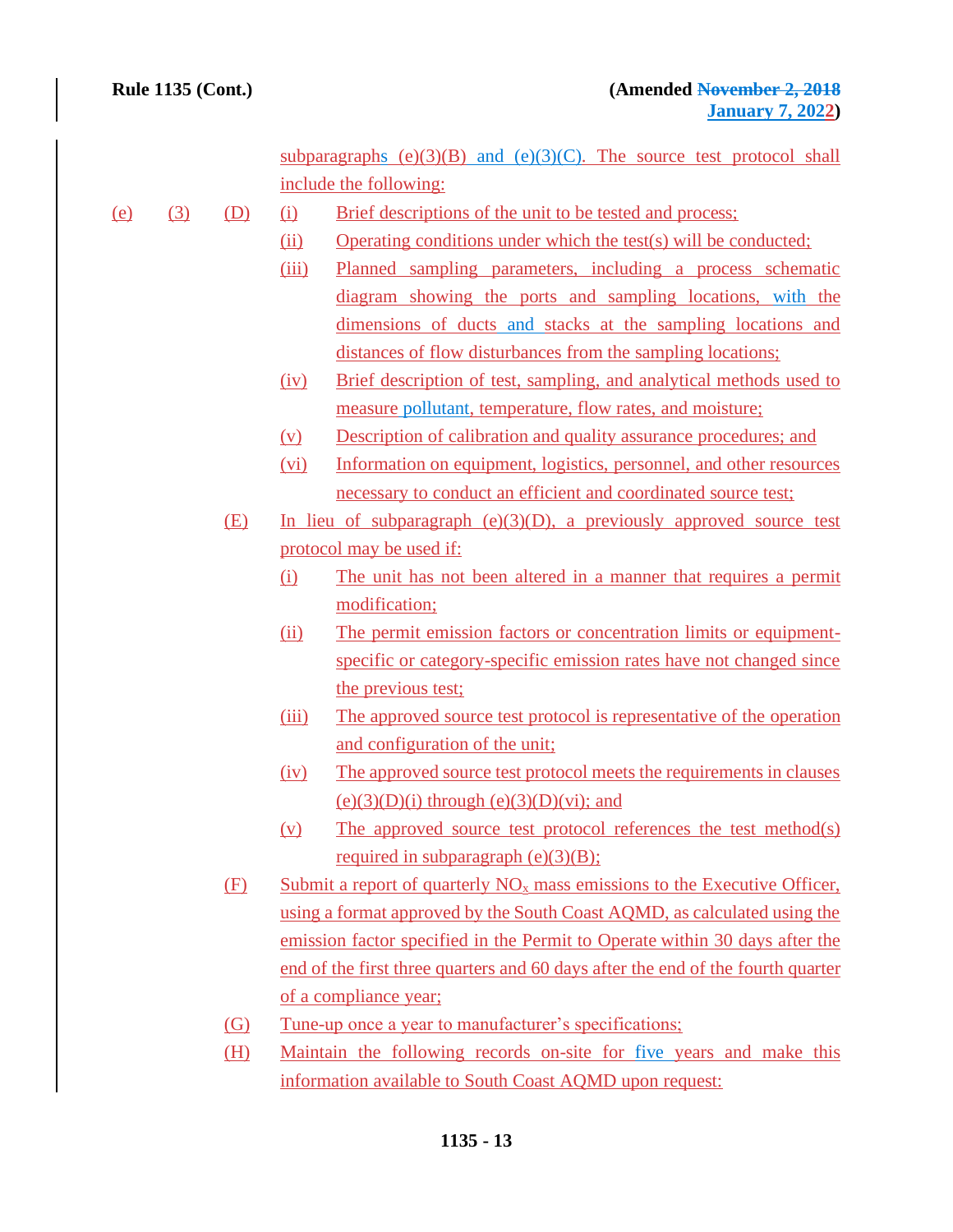- (e) (3) (H) (i) Data collected and calibration records from the totalizing fuel meter or the Executive Officer-approved device as required by subparagraph  $(e)(3)(A)$ ;
	- (ii) Source test protocols and reports as required by subparagraphs (e)(3)(B) and (e)(3)(D) or (e)(3)(E);
	- (iii) Quarterly  $NO<sub>x</sub>$  mass emission reports as required by subparagraph (e)(3)(F), including data used to calculate the  $NO<sub>x</sub>$  mass emissions; and
	- (iv) Record of each tune-up as required by subparagraph  $(e)(3)(G)$ ; and
	- $(I)$  Within six months of becoming a former RECLAIM NO<sub>x</sub> facility, submit a permit application that limits total annual operation time to no more than 1,300 hours per calendar year.
	- (4) City of Glendale

The City of Glendale or any of its successors shall demonstrate compliance with paragraph (d)(6) and calculate  $NO<sub>x</sub>$  emissions rate in pounds of  $NO<sub>x</sub>$  per net Megawatt-Hour or  $NO<sub>x</sub>$  emissions cap in pounds of  $NO<sub>x</sub>$  per day and tons of  $NO<sub>x</sub>$ per calendar year as established in their approved Continuous Emission Monitoring System (CEMS) Plan.

(5) Diesel Internal Combustion Engines

The owner or operator of each diesel internal combustion engine electric generating unit shall comply with the following provisions:

- (A) Demonstrate compliance with the carbon monoxide and volatile organic compound emissions limits of this rule pursuant to South Coast AQMD Rule 1110.2 – Emissions from Gaseous- and Liquid-Fueled Engines subdivisions (f) – Monitoring, Testing, Recordkeeping and Reporting and  $(g)$  – Test Methods; and
- (B) Conduct yearly source test for particulate matter emissions according to South Coast AQMD Method 5.1 – Determination of Particulate Matter Emissions from Stationary Sources Using a Wet Impingement Train or South Coast AQMD Method 5.2 – Determination of Particulate Matter Emissions from Stationary Sources  $\frac{H}{W}$  Heated Probe and Filter to demonstrate compliance with the particulate matter emission limit. The yearly emission limit shall be defined as a period of twelve 12 consecutive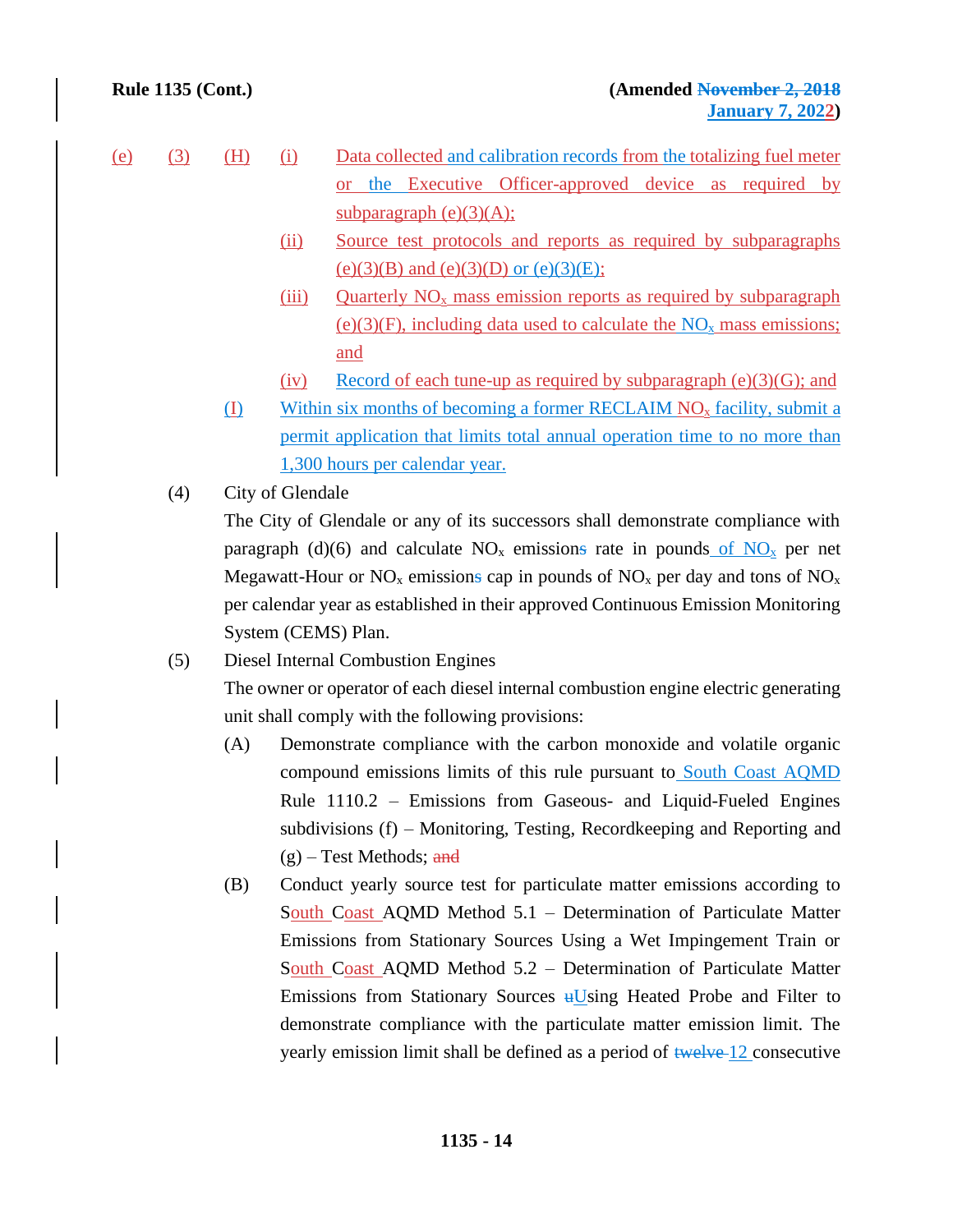months determined on a rolling basis with a new twelve 12-month period beginning on the first day of each calendar month.;

- (e) (5) (C) Submit a source test protocol to the Executive Officer for written approval at least 60 days before the scheduled date of the source test(s) required in subparagraph  $(e)(5)(B)$ . The source test protocol shall include the information specified in clauses (e)(3)(D)(i) through (e)(3)(D)(vi); and
	- (D) In lieu of subparagraph (e)(5)(C), a previously approved source test protocol may be used if the approved source test protocol meets all the criteria specified in clauses (e)(3)(E)(i) through (e)(3)(E)(v).
	- (6) Catalytic and Non-Catalytic Control Devices with Ammonia Injection Emissions **Limits** 
		- (A) The owner or operator of each electric generating unit with a catalytic or non-catalytic control devices with ammonia injection shall conduct quarterly source tests to demonstrate compliance with the ammonia emission limit specified in the Permit to Operate according to South Coast AQMD Method 207.1 – Determination of Ammonia Emissions from Stationary Sources during the first twelve 12 months of operation of the electric generating unit with a catalytic or non-catalytic control device with ammonia injection and annually thereafter when four consecutive quarterly source tests demonstrate compliance with the ammonia emission limit specified in the Permit to Operate. If an annual test is failed, the owner or operator shall conduct four consecutive quarterly source tests must to demonstrate compliance with the ammonia emissions limits specified in the Permit to Operate prior to resuming annual source tests.
		- (B) In lieu of complying with subparagraph  $(e)(6)(A)$ , the owner or operator of each an electric generating unit with a catalytic or non-catalytic control device with ammonia injection may utilize ammonia CEMS certified under an approved South Coast AQMD protocol to demonstrate compliance with the ammonia emission limit specified in the Permit to Operate.
	- (7) The owner or operator of each former RECLAIM  $NO<sub>x</sub>$  source facility and non-RECLAIM  $NO<sub>x</sub>$  source facility shall maintain information pursuant to this subdivision at the facility for a period of five years, except that all data gathered or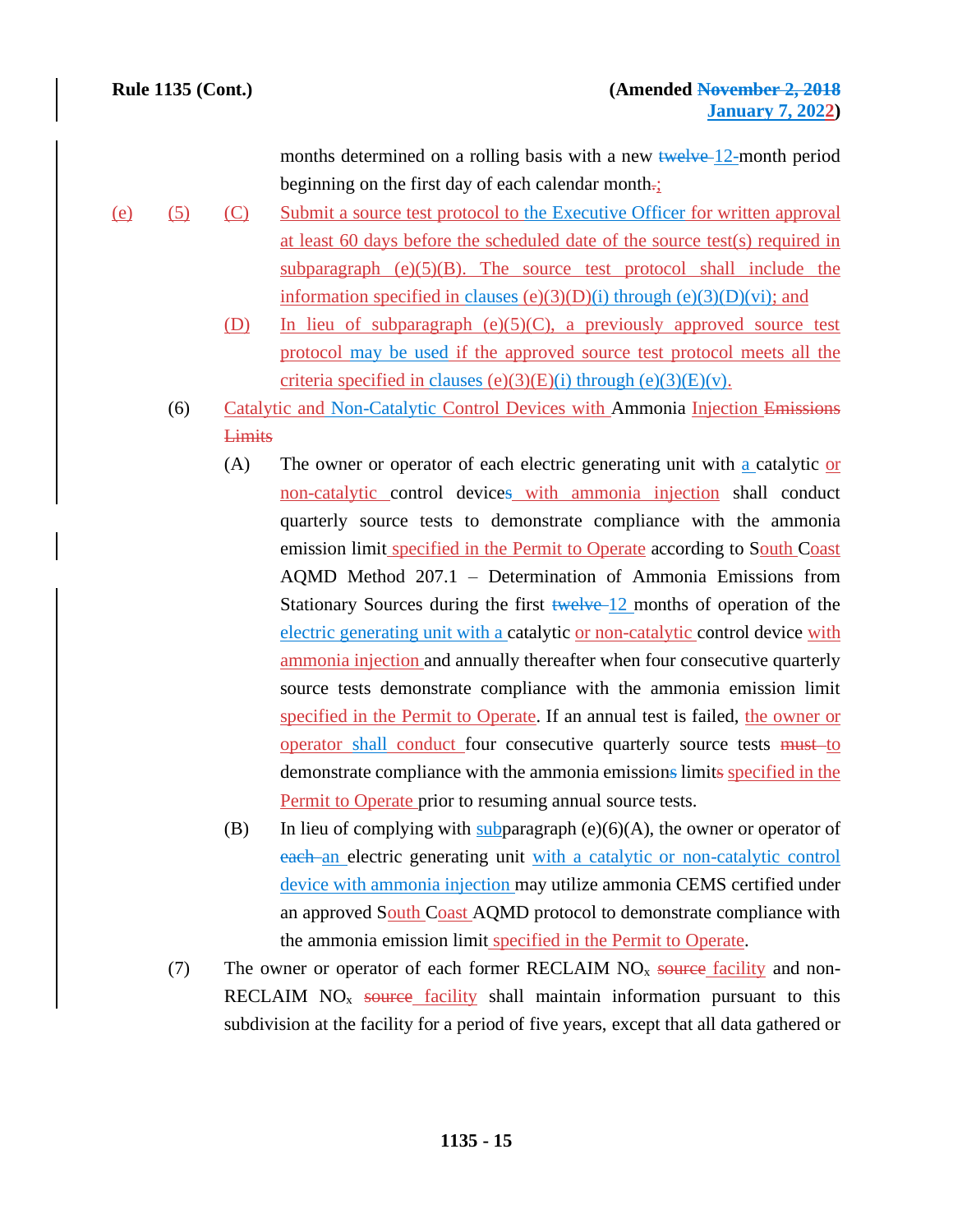computed for intervals of less than 15 minutes shall be maintained for a minimum of 48 hours, and made available to South Coast AQMD upon request.

# (e) (8) Operating LogOperations Recordkeeping

The owner or operator of each former RECLAIM  $NO<sub>x</sub>$  source-facility and non-RECLAIM  $NO<sub>x</sub>$  source facility shall maintain records, in a manner approved by the SCAQMD, in an operating log on a daily basis, for the following parameter(s) or item(s):

- (A) Time and duration of start-upsstartups and shutdowns;
- (B) Total hours of operation;
- (C) Quantity of fuel consumption;
- (D) Cumulative hours of operation to date for the calendar year;
- (E) Megawatt- hours of electricity produced; and
- (F) Net megawatt-hours electricity produced.
- (f) Use of Liquid Petroleum Fuel
	- (1) Force Majeure Natural Gas Curtailment

The owner or operator of an electric generating unit shall not be subject to Tthe  $NO<sub>x</sub>$  emissions limits specified in subdivision (d) shall not apply to an electric generating unit during force majeure natural gas curtailment when the use of liquid petroleum fuel is required and the electric generating unit may burn liquid petroleum fuel, provided that:

- (A) Within 15 days of each occurrence, the owner or operator of each electricity generating facility submits an affidavit signed by a corporate officer affirming that liquid petroleum fuel was burned due to force majeure natural gas curtailment; and
- (B) Each electric generating unit, when it burns liquid petroleum fuel, emits  $NO<sub>x</sub>$  at no more than the applicable unit-specific liquid petroleum fuel  $NO<sub>x</sub>$ emission limit specified in the **SCAQMD** pPermit to Operate.
- (2) Distillate Fuel Oil Readiness Testing

The owner or operator of an electric generating unit shall not be subject to Tthe  $NO<sub>x</sub>$  emissions limits specified in subdivision (d) shall not apply to an electric generating unit during distillate fuel oil readiness testing and the electric generating unit may burn liquid petroleum fuel, provided that: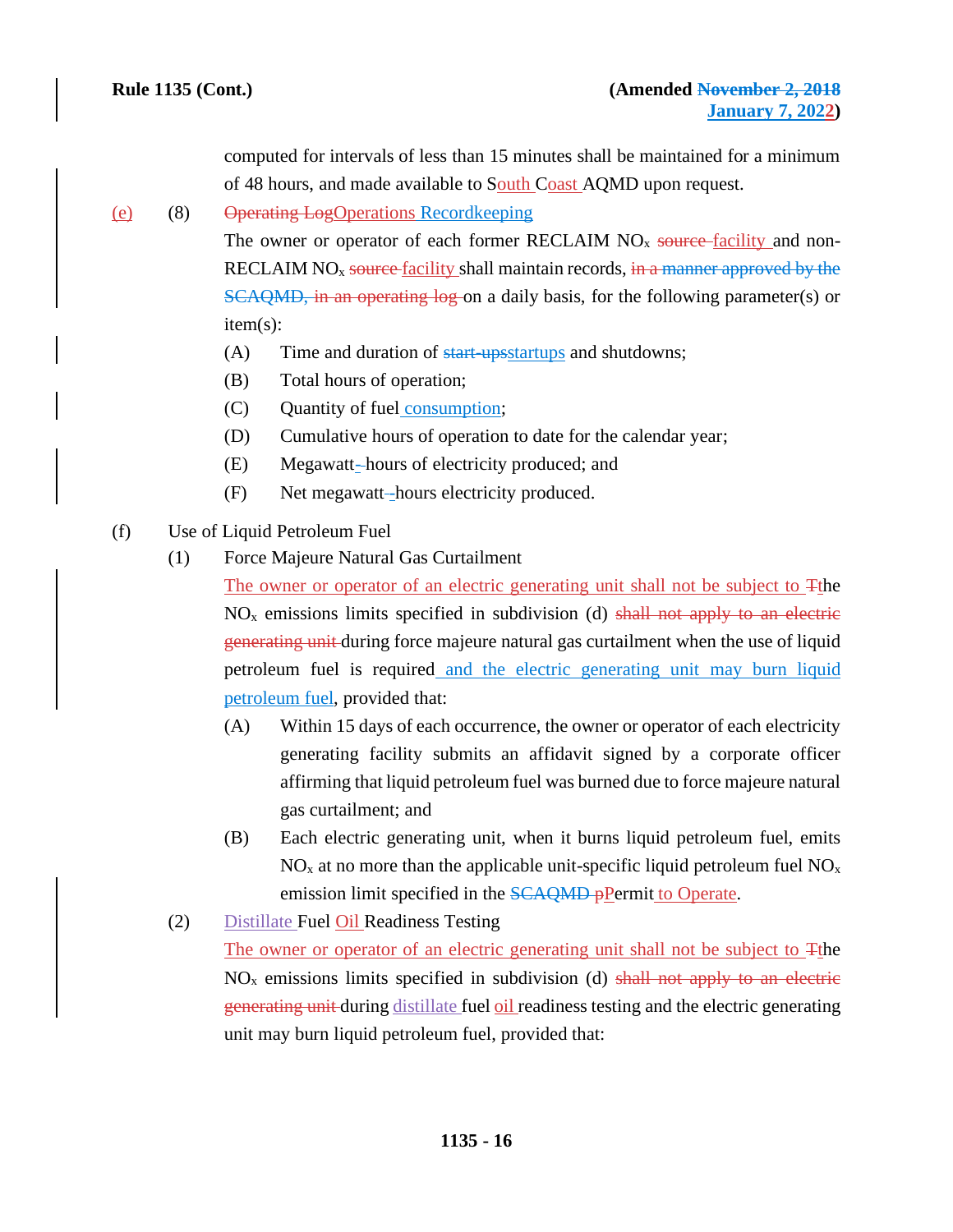- $(f)$  (2) (A) Distillate Ffuel oil readiness testing does not exceed sixty 60 minutes per week;
	- (B) Each electric generating unit, when it burns liquid petroleum fuel, emits  $NO<sub>x</sub>$  at no more than the applicable unit-specific liquid petroleum fuel  $NO<sub>x</sub>$ emission limit specified in the **SCAQMD** pPermit to Operate;
	- (C) The owner or operator conducts distillate Ffuel oil readiness testing shall only occur after the equipment has reached the emissions limits specified in paragraph  $(d)(1)$  while firing on natural gas and shall commence no later than sixty 60 minutes after achieving emissions limits specified in paragraph (d)(1) while firing on natural gas; and
	- (D) Each distillate fuel oil readiness test shall-commences with the equipment switching from natural gas to liquid petroleum fuel and concludes with the equipment switching from liquid petroleum fuel to natural gas.
	- (3) Source Testing and Fuel Flow Meter Calibration The owner or operator of an electric generating unit shall not be subject to Tthe  $NO<sub>x</sub>$  emissions limits specified in subdivision (d) shall not apply to an electric generating unit when it burns liquid petroleum fuel during emissions source testing or annual fuel flow meter calibration, and the electric generating unit may burn liquid petroleum fuel for emissions source testing or annual fuel flow meter calibration as specified by South Coast AQMD rules or the Permit to Operate, including initial certifications of Continuous Emissions Monitoring Systems (CEMS) and semi-annual Relative Accuracy Test Audits (RATAs). The owner or operator shall only conduct RATA tests and annual fuel flow calibration shall only be conducted concurrently with distillate fuel oilweekly readiness testing or during force majeure natural gas curtailment when the use of liquid petroleum fuel is required.

### (g) Exemptions

(1) Combined Cycle Gas Turbines

The owner or operator of a combined cycle gas turbine installed prior to November 2, 2018 shall not be subject to paragraph  $(d)(1)$  for that combined cycle gas turbine, provided that: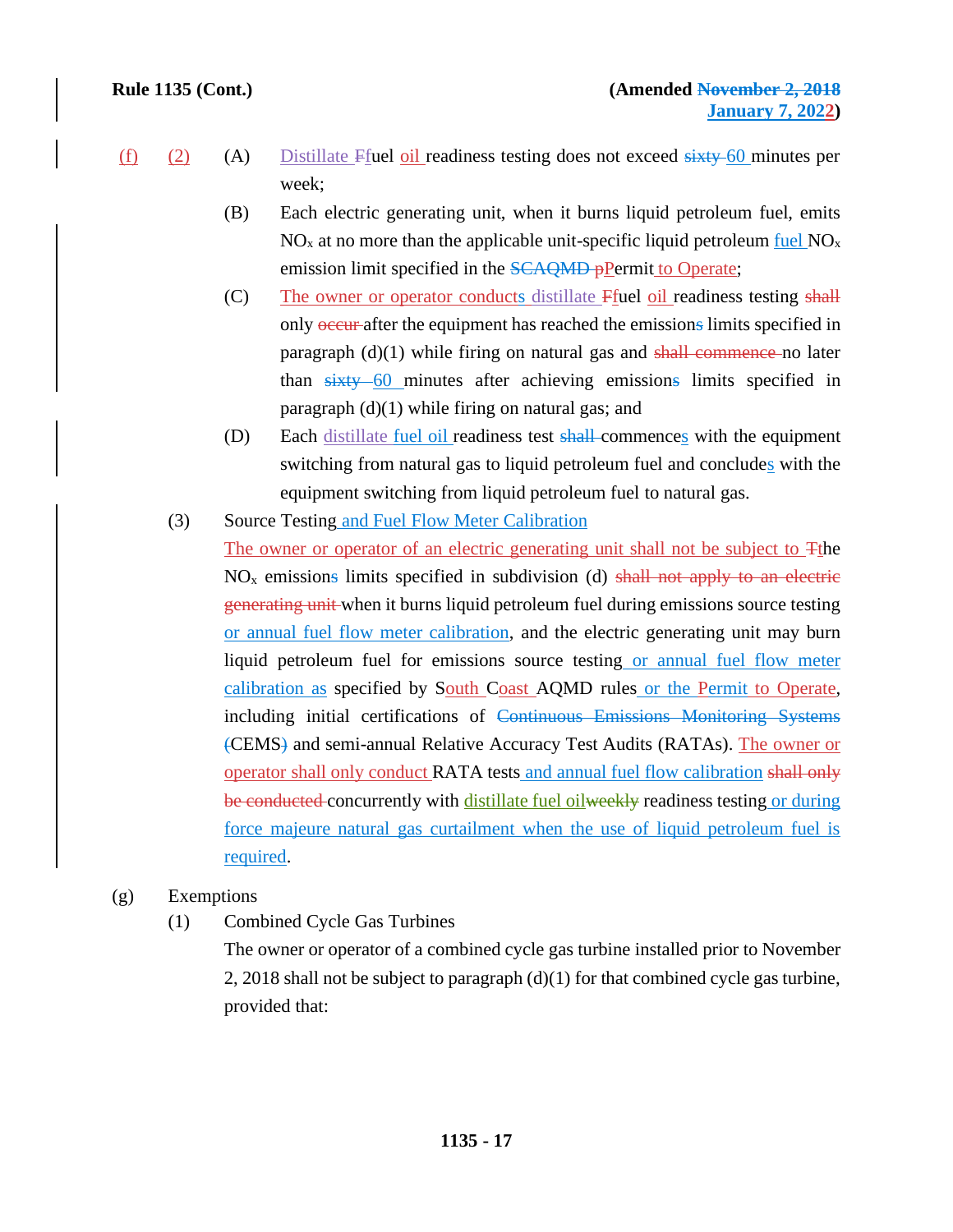- 
- (g) (1) (A) The SCAQMD pPermit to Operate as of November 2, 2018 includes a condition limiting the  $NO<sub>x</sub>$  concentration to 2.5 ppmv  $NO<sub>x</sub>$  or less averaged over 60 minutes at 15<sup>%</sup> percent oxygen on a dry basis; and
	- (B) The  $NO<sub>x</sub>$  and ammonia limits, averaging times, and start-up startup, shutdown, and, if applicable, tuning requirements specified on the SCAQMD pPermit to Operate as of November 2, 2018 are retained.
	- (2) Once-Through-Cooling Electric Generating Units to Be Retired Until December 31, 2029, The the owner or operator of an electric generating unit subject to the Clean Water Act Section 316(b) shall not be subject to paragraph  $(d)(1)$  for that electric generating unit, provided that:
		- (A) The owner or operator retires the electric generating unit on or before the compliance date set forth in Table 1 of Section 2(B) of the State Water Resources Control Board's Statewide Water Quality Control Policy on the Use of Coastal Estuarine Waters for Power Plant Cooling (Once-Through-Cooling Policy) implementing Section 316(b) of the Clean Water Act;
		- $(AB)$  The NO<sub>x</sub> and ammonia limits, averaging times, and start-up startup, shutdown, and, if applicable, tuning requirements specified on the SCAQMD pPermit to Operate as of November 2, 2018 are retained;
		- (BC) On or before January 1, 2023, the owner or operator notifies South Coast AQMD of the compliance dates set forth in Table 1 of Section 2(B) of the State Water Resources Control Board's Statewide Water Quality Control Policy on the Use of Coastal Estuarine Waters for Power Plant Cooling (Once-Through-Cooling Policy) implementing Section 316(b) of the Clean Water Act; and
		- (CD) Within 3 months of approval of an extension of the compliance date set forth in Table 1 of Section 2(B) of the Once-Through-Cooling Policy, the owner or operator notifies South Coast AQMD of the extension. This extension is not applicable to facilities that have utilized the Modeling and Offset Exemptions in Rule  $1304$  – Exemptions paragraph (a)(2) and the associated replacement electric generating unit is in operation; and
		- (D) The owner or operator complies with the compliance date set forth in Table 1 of Section 2(B) of the Once-Through-Cooling Policy.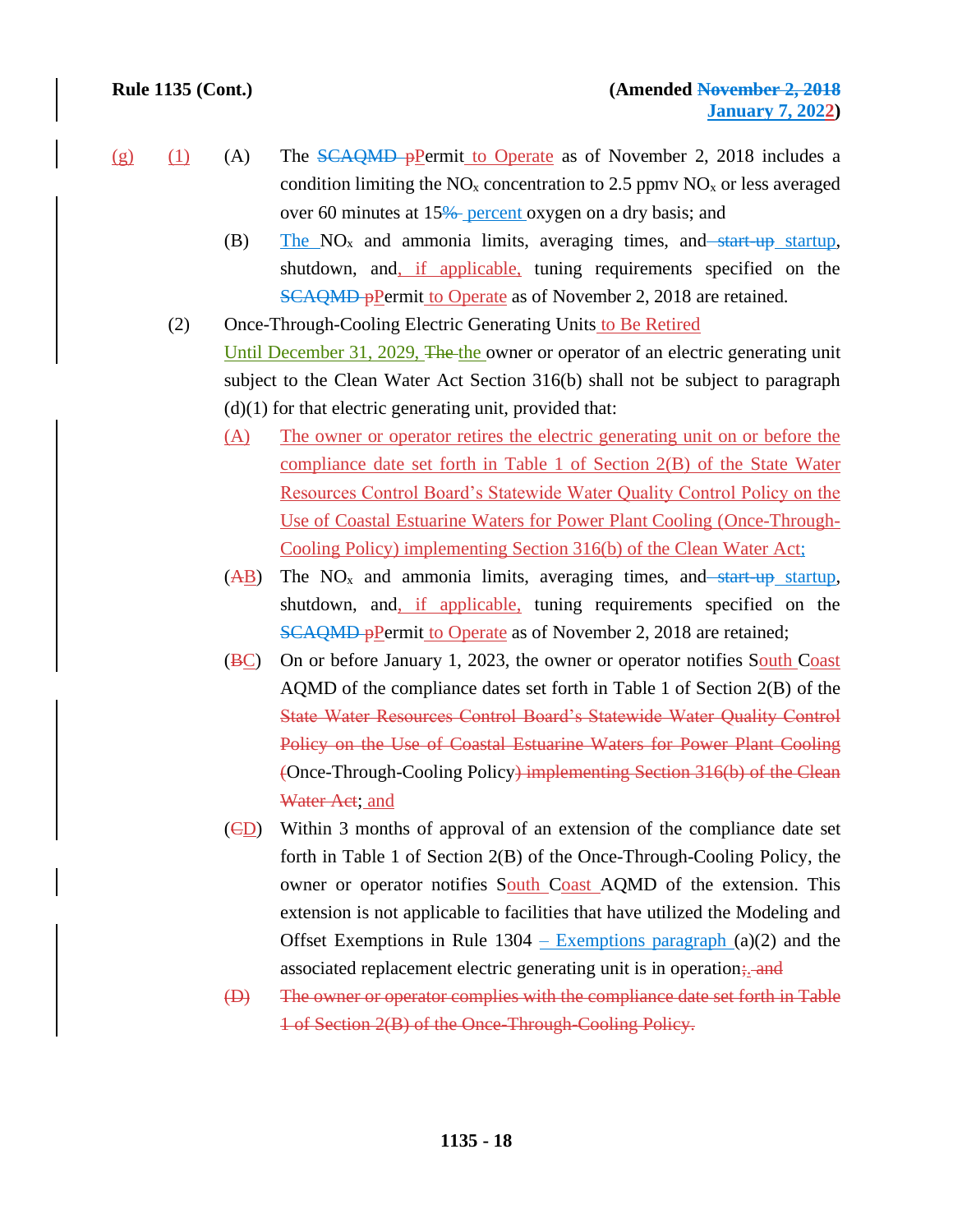### (g) (3) Diesel Internal Combustion Engines

The owner or operator of a diesel internal combustion engine installed prior to November 2, 2018 shall not be subject to paragraph  $\left(\frac{d}{2}(d)(3)\right)$  for that diesel internal combustion engine provided that:

- (A) The SCAQMD pPermit to Operate as of November 2, 2018 includes a condition limiting the  $NO<sub>x</sub>$  concentration to 51 ppmv  $NO<sub>x</sub>$  or less averaged over 60 minutes at 15% percent oxygen on a dry basis; and
- $(B)$  The NO<sub>x</sub>, ammonia, carbon monoxide, volatile organic compounds, and particulate matter limits, averaging times, and start-up startup and shutdown requirements specified on the SCAQMD pPermit to Operate as of November 2, 2018 are retained.
- (4) Low-Use
	- (A) Gas Turbines

The owner or operator of a gas turbine installed prior to November 2, 2018 shall not be subject to emissions limits specified under paragraph  $(d)(1)$  for that gas turbine, provided that the gas turbine:

- (i) Maintains an annual capacity factor of less than twenty-five percent each calendar year;
- (ii) Maintains an annual capacity factor of less than ten percent averaged over three consecutive calendar years on a rolling basis; and
- (iii) Retains the  $NO<sub>x</sub>$  and ammonia limits, averaging times, and start-up startup, shutdown, and, if applicable, tuning requirements specified on the SCAQMD pPermit to Operate as of November 2, 2018.
- (B) Boilers

The owner or operator of a boiler installed prior to November 2, 2018 shall not be subject to paragraph  $(d)(1)$  for that boiler, provided that the boiler:

- (i) Maintains an annual capacity factor of less than  $t_{\text{WO and one half}}$ two-and-one-half percent each calendar year;
- (ii) Maintains an annual capacity factor of less than one percent averaged over three consecutive calendar years on a rolling basis; and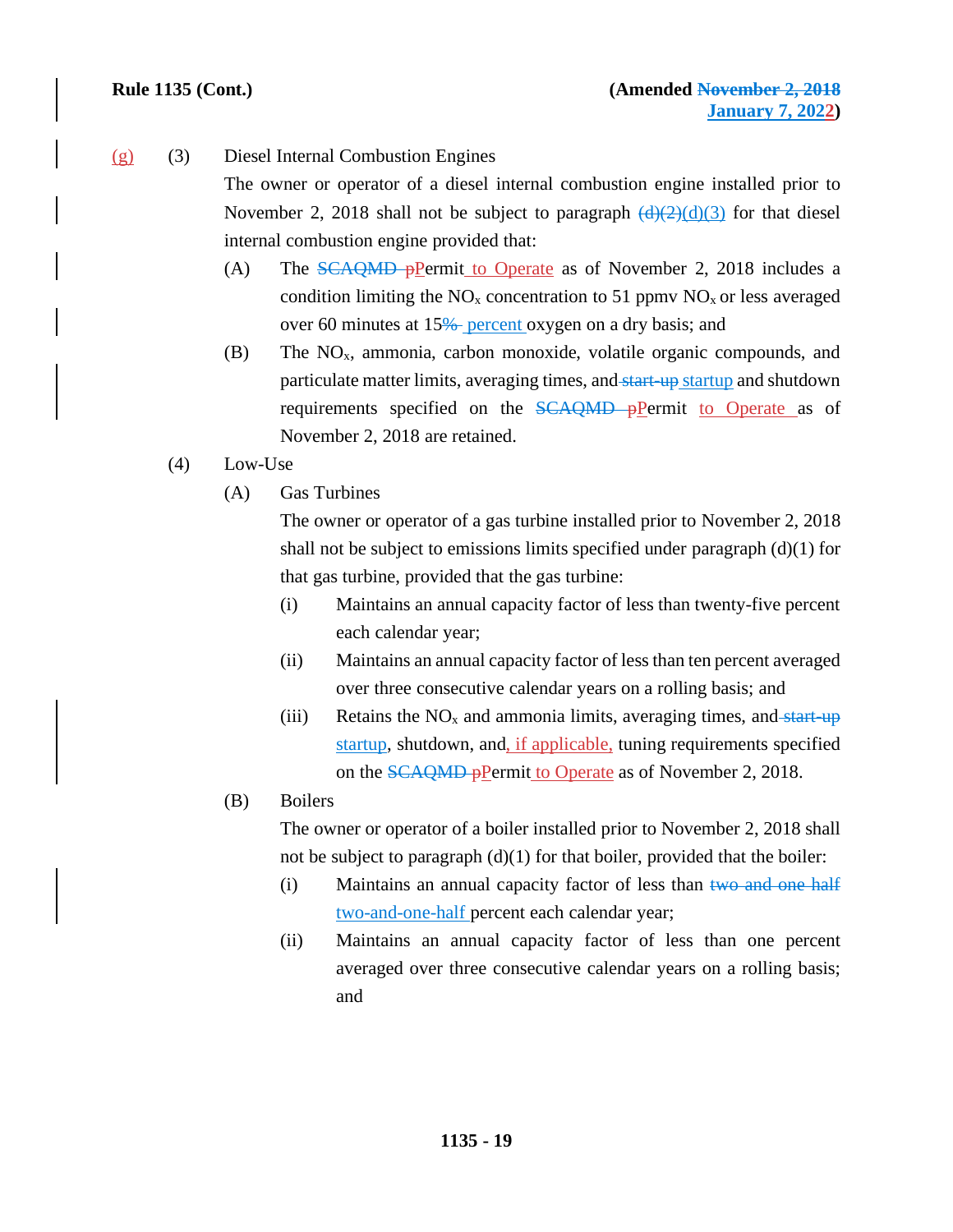- 
- (g) (4) (B) (iii) Retains the  $NO<sub>x</sub>$  and ammonia limits, averaging times, and start-up startup and shutdown requirements specified on the SCAQMD **P**Permit to Operate as of November 2, 2018.
	- (C) Initial Requirement for Low-Use Exemption The owner or operator of an electricity generating facility that elects the low-use exemption pursuant to subparagraph  $(g)(4)(A)$  or  $(g)(4)(B)$  for a gas turbine or boiler shall submit permit applications by July 1, 2022 for each electric generating unit requesting the change of SCAQMD permit conditions to incorporate the low-use exemption.
	- (D) Eligibility for Low-Use Exemption Eligibility of the low-use exemption shall be determined annually for each electric generating unit and reported to the Executive Officer no later than March 1 following each reporting year.
	- (E) Exceedance of Low-Use Exemption
		- (i) If an electric generating unit with a low-use exemption pursuant to subparagraph  $(g)(4)(A)$  or  $(g)(4)(B)$  exceeds the annual or three year average annual capacity factor limit, such exceedance shall be a violation of this rule and the owner or operator of that electric generating unit is subject to issuance of a notice of violation each year there is an exceedance for each annual and/or three-year exceedance.
		- (ii) If an electric generating unit with a low-use exemption pursuant to subparagraph  $(g)(4)(A)$  or  $(g)(4)(B)$  exceeds the annual or threeyear average annual capacity factor limit, the owner or operator of that electric generating unit shall:
			- (A) Within six months of the date of reported exceedance of subparagraph  $(g)(4)(A)$  or  $(g)(4)(B)$ , submit complete SCAQMD permit applications to repower, retrofit, or retire that electric generating unit;
			- (B) Submit a CEMS Plan within six months from the date of complete SCAQMD permit application submittal pursuant to subclause  $(g)(4)(E)(ii)(A)$ ; and
			- (C) Not operate that electric generating unit in a manner that exceeds the emissions limits listed in Table I after two years